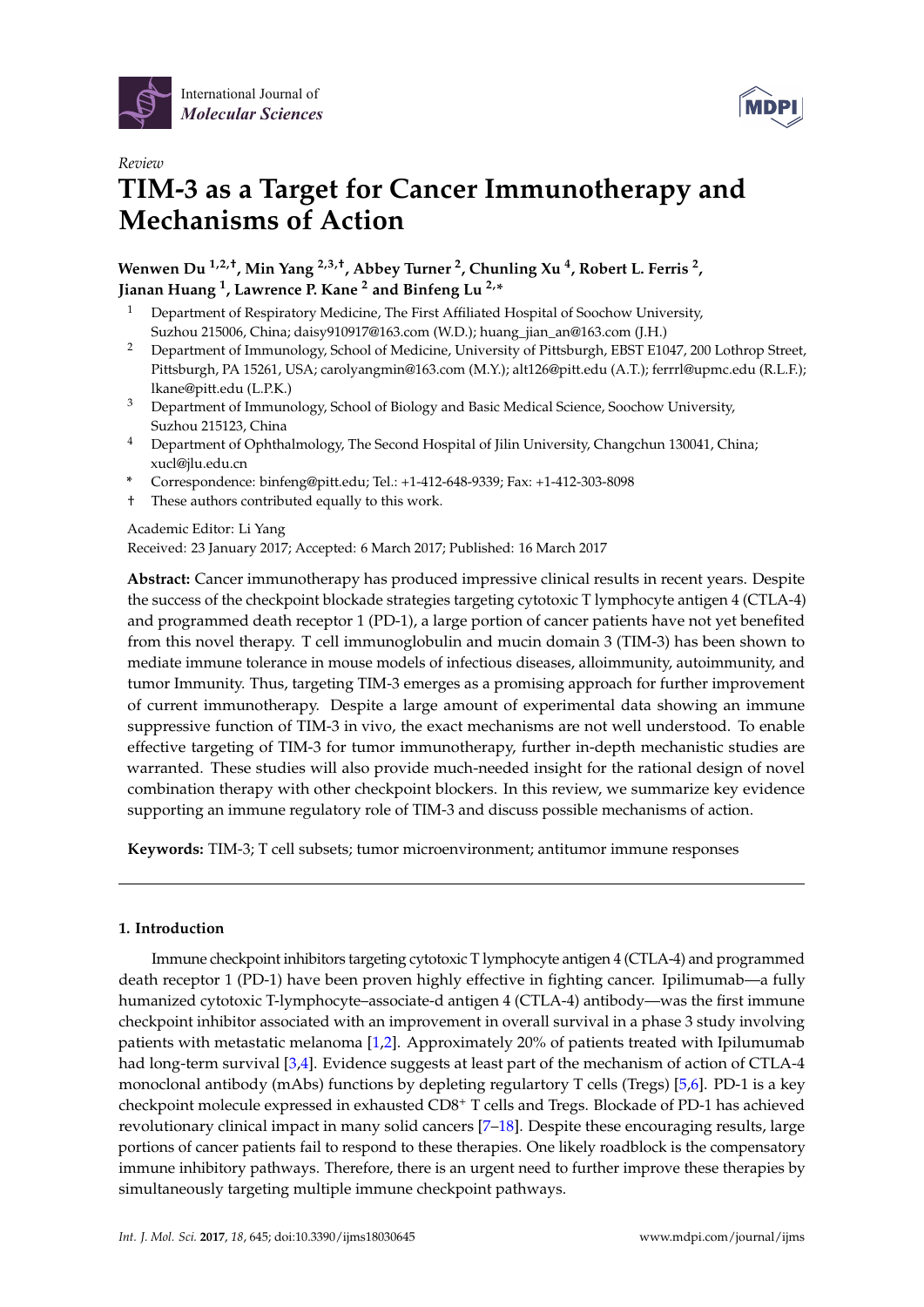T cell immunoglobulin and mucin domain 3 (TIM-3) has been recognized as a member of the TIM gene family, which includes TIM-1, TIM-3, TIM-4 in humans and Tim-1-8 in mice. TIM-3 is expressed on Th1, Th17, CD8<sup>+</sup> T cells–cells of myeloid lineages [\[19](#page-7-1)[–21\]](#page-7-2) in mice. Engagement between TIM-3 and its ligands has been found to suppress Th1 and Th17 responses [\[22\]](#page-7-3) and induce peripheral immune tolerance [\[23](#page-7-4)[,24\]](#page-7-5), supporting an inhibitory role of TIM-3 in T cell-mediated immune responses. TIM-3 expression also characterizes exhausted T cells during chronic infection [\[25–](#page-7-6)[28\]](#page-7-7). In this setting, TIM-3-expressing CD4<sup>+</sup> and CD8<sup>+</sup> T cells produce reduced amounts of cytokine or are less proliferative in response to antigen [\[25](#page-7-6)[–28\]](#page-7-7). Experiments with TIM-3 mAbs suggest that it plays a functional role in exhausted T cells. TIM-3 mAbs restores proliferation and enhances cytokine production in HIV-1-specific T cells in vitro [\[25\]](#page-7-6). Administration of TIM-3 and PD-1 mAbs synergistically control tumor growth [\[29](#page-8-0)[–32\]](#page-8-1). These preclinical studies implicate an inhibitory role of TIM-3 in antitumor Immunity. However, the underlying mechanisms are not well understood and seemingly even contradictory to its well established T cell-stimulating function [\[33\]](#page-8-2).

Herein, we summarize key evidence indicating an immune regulatory role of TIM-3. We further discuss possible mechanisms of action by which TIM-3 regulates immune responses in infectious immunity, autoimmunity, and tumor Immunity. We will discuss feasible approaches for targeting TIM-3 for cancer immunotherapy.

## **2. Molecular Characteristics of TIM-3, Its Ligands, and Signal Transduction**

The TIM family is comprised of type I membrane proteins, which share a similar structure: a variable immunoglobulin domain (IgV), a glycosylated mucin domain of varying length in the extracellular region, and a single transmembrane domain [\[34](#page-8-3)[–39\]](#page-8-4). With the exception of Tim-4, all TIM molecules also contain a C-terminal cytoplasmic tail with a conserved tyrosine-based signal motif [\[34](#page-8-3)[–39\]](#page-8-4). There are six cysteines within the IgV domain of TIM-3, which makes this IgV domain different from others. Most TIM IgV regions contain four cysteines, which form two disulfide bridges that contribute to the formation of a unique binding surface [\[34\]](#page-8-3). In the classical IgV model, FG and CC' loops are located at opposite ends of the domain, with a distance of 25 Å. However, in the TIM-3 protein, the CC' loop is reoriented closer to the FG loop due to an additional disulfide bond [\[34,](#page-8-3)[40\]](#page-8-5). Under this circumstance, a unique binding pocket (FG-CC' cleft) is created, which is required for interactions with ligands of TIM-3 (Figure [1\)](#page-2-0).

So far, four relevant ligands have been shown to interact with the IgV domain of TIM-3 (Figure [1\)](#page-2-0) [\[41\]](#page-8-6). These include galectin-9 (Gal-9), high mobility group protein B1 (HMGB1), carcinoembryonic antigen cell adhesion molecule 1 (Ceacam-1), and phosphatidylserine (PtdSer). Gal-9, the first identified ligand, can bind to the carbohydrate motif on TIM-3 and incite an influx of calcium to the intracellular region of Th1 cells, inducing apoptosis [\[22\]](#page-7-3). It is important to note that glycosylation of the IgV is required for Gal-9 binding [\[22\]](#page-7-3). PtdSer, a molecule exposed on the surfaces of apoptotic cells, is another TIM-3 ligand. PtdSer was shown to bind to a pocket within the IgV domain of TIM-1, TIM-3, and TIM-4 [\[42\]](#page-8-7). This interaction facilitates the clearance of apoptotic bodies and also promotes the cross-presentation of antigens by dendritic cells (DCs) [\[43\]](#page-8-8). The third TIM-3 ligand identified is high mobility group protein B1 (HMGB1). TIM-3 is highly expressed on tumor infiltrating DCs and actively competes with nucleic acids released from dying tumor cells to bind HMGB1, effectively inhibiting stimulation of the innate immune response by nucleic acids [\[44\]](#page-8-9). As a result, activation of innate immunity and production of pro-inflammatory cytokines can be attenuated. Carcinoembryonic antigen cell adhesion molecule 1 (Ceacam-1) expressed on the cell surface is a more recently identified ligand for TIM-3. Ceacam-1 and TIM-3 are co-expressed, and the two molecules can form in *trans* a specific heterodimer which functions as a negative regulator of T cell responses [\[45\]](#page-8-10). The interaction between Ceacam-1 and TIM-3 can be either *cis* or *trans*, and both types of interactions can mediate T cell immune tolerance.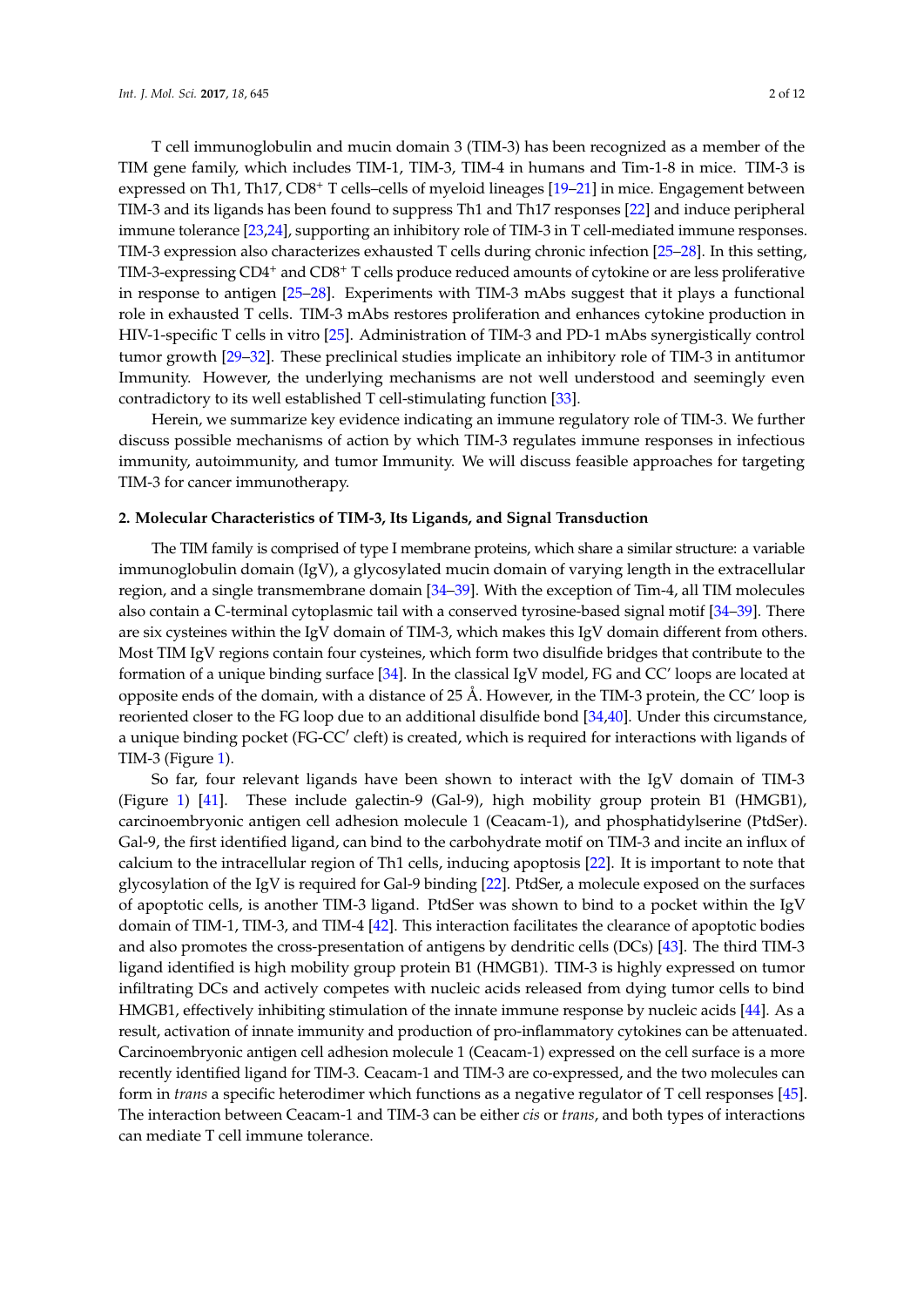<span id="page-2-0"></span>

**Figure 1.** T cell immunoglobulin and mucin domain 3 (TIM-3), its ligands, and signaling adaptor **Figure 1.** T cell immunoglobulin and mucin domain 3 (TIM-3), its ligands, and signaling adaptor proteins. proteins. Four ligands—namely, galectin-9 (Gal-9), phosphatidylserine (PtdSer), high mobility group Four ligands—namely, galectin-9 (Gal-9), phosphatidylserine (PtdSer), high mobility group protein B1 protein B1 (HMGB1), and carcinoembryonic antigen cell adhesion molecule 1 (Ceacam-1)—have (HMGB1), and carcinoembryonic antigen cell adhesion molecule 1 (Ceacam-1)—have been identified to bind to the variable immunoglobulin (IgV) domain of TIM-3. In terms of signaling, HLA-B associated transcript 3 (Bat-3) binds to the cytoplasmic tail of TIM-3 and inhibits TIM-3 function. Fyn, Lck, and Itk, three tyrosine kinases, bind and phosphorylate specific tyrosine residues within the cytoplasmic domain of TIM-3. The phosphorylated tyrosines within the cytoplasmic domain of TIM-3 can recruit other downstream signaling adaptors such as p85 adaptor protein. In addition, Gal-9 can mediate the<br>. formation of clusters containing TIM-3, CD45, and CD148.

TIM-3 is involved in the proximal signaling events in T cells. However, there is evidence TIM-3 is involved in the proximal signaling events in T cells. However, there is evidence supporting both positive and negative effects of TIM-3 on TCR (T cell receoptor) signaling. Transient expression of TIM-3 increases TCR signaling to NFAT and NF-κB in Jurkat T cells and phosphorylation of tyrosines 256 and 263 is required, but the ecto domain of TIM-3 is not required for this function of TIM-3 [\[36\]](#page-8-11). Several members of the Src kinase family—such as Lck, Fyn and Itk—have been shown to bind and phosphorylate TIM-3 tyrosines [36,46]. The phosphorylated tyrosines within the cytoplasmic domain of TIM-3 can then recruit p85 adaptor protein, leading to the activation of PI3 kinases. TIM-3 has also been s[how](#page-8-13)[n t](#page-9-0)o inhibit TCR proximal signaling [47,48]. In TIM-3<sup>+</sup> CD8<sup>+</sup> effector T cells, Gal-9 is shown to induce co-localization of TIM-3 with receptor phosphatases CD45 and CD148, and thereby inhibits TCR signaling [49]. Another report shows that TIM-3 is stably expressed in Jurkat cells inhibits TCR-mediated NF-κB/NFAT activation [49]. Bat-3 has been shown to bind to the cytoplasmic tail of TIM-3, and Gal-9-triggered phosphorylation of tyrosines 256 and 263 leads to its release from TIM-3 [47]. Bat-3 reverses the negative effect of TIM-3 on TCR signaling, likely by recruiting active [Lck](#page-8-13) or blocking the binding of Fyn to TIM-3 [41,47]. Therefore, the effect of TIM-3 on TCR signaling is dependent on cellular context (positive for naïve/effector/memory T cells versus negative for exhausted T cells) or the ligands it engages.

# **3. Tim-3 Mediates Immune Tolerance in Autoimmunity and Alloimmunity 3. Tim-3 Mediates Immune Tolerance in Autoimmunity and Alloimmunity**

In earlier studies, TIM-3 was shown to be involved in the regulation of autoimmune diseases both mouse models and human patients. Treatment with TIM-3 mAb enhances the severity of in both mouse models and human patients. Treatment with TIM-3 mAb enhances the severity of experimental autoimmune encephalomyelitis (EAE) [21]. Lower expression of TIM-3 on T cells and experimental autoimmune encephalomyelitis (EAE) [\[21\]](#page-7-2). Lower expression of TIM-3 on T cells and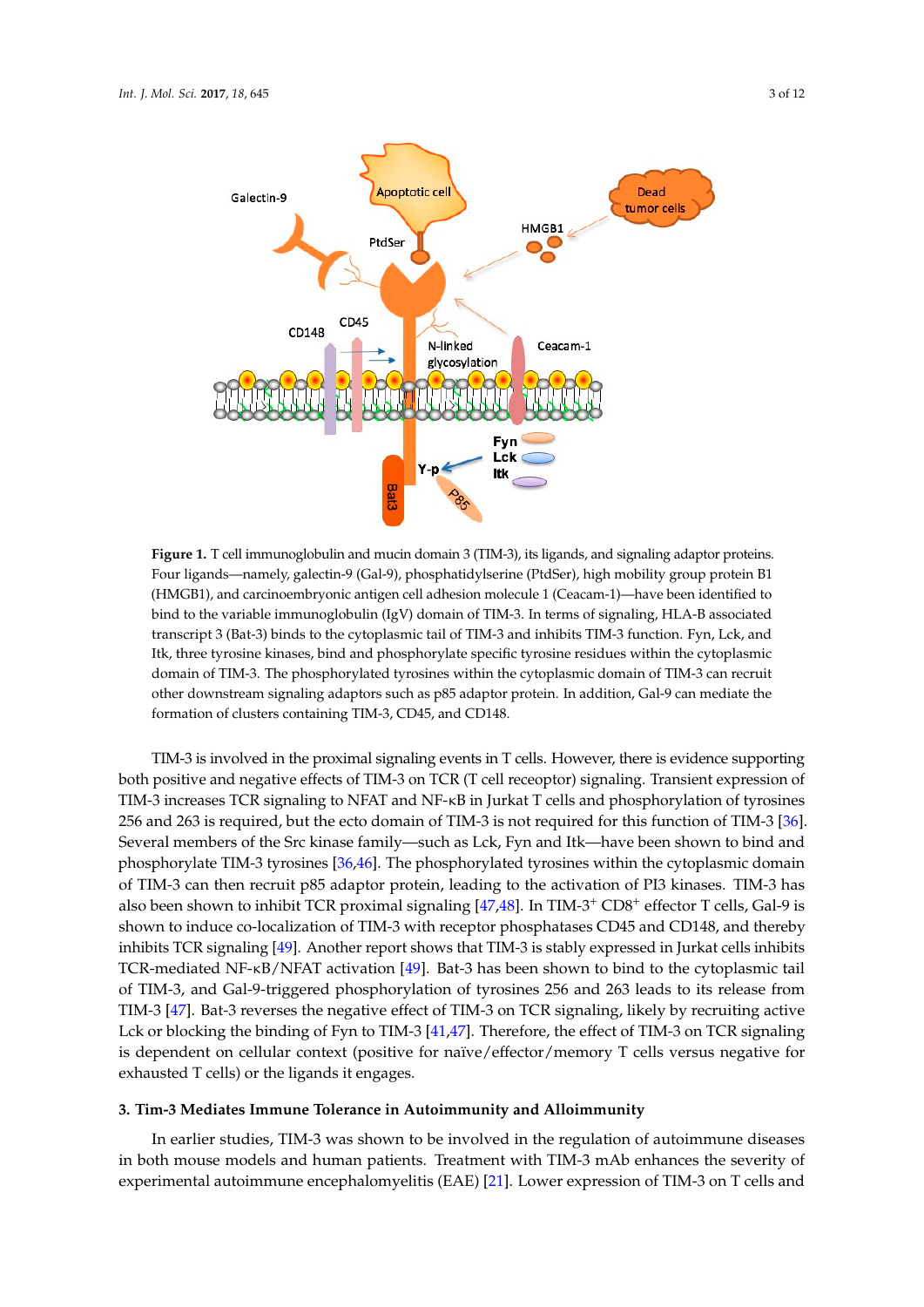higher production of interferon (IFN)-γ can be detected in patients suffering from multiple sclerosis (MS) [\[50\]](#page-9-2). TIM-3-Ig fusion protein or anti-TIM-3 mAb can accelerate autoimmune diabetes by blocking TIM-3-mediated immune tolerance [\[23\]](#page-7-4). These studies suggest that TIM-3 is an immune checkpoint molecule. Similar observations were also made in the transplantation setting. Administration of the TIM-3-Ig fusion protein prevented transplantation tolerance, and this function of TIM-3 is dependent on donor-specific CD4<sup>+</sup>CD25<sup>+</sup> regulatory T cells [\[24\]](#page-7-5). Many other studies further support a critical role of TIM-3 in suppressing the rejection of transplanted skin [\[24\]](#page-7-5), pancreatic islets [\[24\]](#page-7-5), heart [\[51\]](#page-9-3), and bone marrow allografts [\[52\]](#page-9-4). These studies indicate that TIM-3 signaling—or at least the immune cells expressing TIM-3—mediates immune tolerance. However, the in vivo mechanisms are still not clear.

#### **4. TIM-3 in Immune Tolerance to Tumors**

Recently, TIM-3 has been shown to be highly expressed on tumor antigen-specific T cells in the peripheral blood and among tumor infiltrating lymphocytes (TIL), suggesting a role of TIM-3 in tumor Immunity. Up-regulation of TIM-3 is associated with the exhaustion of tumor antigen-specific CD8<sup>+</sup> T cells in melanoma patients, and administration of TIM-3 mAbs can reverse tumor-induced T cell exhaustion [\[29,](#page-8-0)[53\]](#page-9-5). In human patients with non-small cell lung cancer (NSCLC), TIM-3 is predominantly expressed in tumor-infiltrating CD4<sup>+</sup> and CD8<sup>+</sup> T cells, but expressed at minimal levels on T cells from peripheral blood. In addition, among CD4<sup>+</sup> TIL, TIM-3 is preferentially expressed on Foxp3<sup>+</sup> CD4<sup>+</sup> Treg cells, and the frequency of CD4+TIM-3<sup>+</sup> TIL is correlated with poor patient survival [\[54\]](#page-9-6). TIM-3 was also shown to be expressed in TIL or tumor antigen-specific T cells in peripheral blood from many cancer types such as hepatocellular cancer, cervical cancer, colorectal cancer, ovarian cancer [\[55\]](#page-9-7), NSCLC [\[56](#page-9-8)[,57\]](#page-9-9), head and neck cancer [\[58\]](#page-9-10), renal cell carcinoma (RCC) [\[59\]](#page-9-11), gastric cancer [\[60\]](#page-9-12), esophageal cancer [\[61\]](#page-9-13), prostate cancer [\[62\]](#page-9-14), and non-Hodgkin lymphoma [\[63\]](#page-9-15).

In preclinical models, administration of TIM-3 mAbs alone has produced variable antitumor effects. TIM-3 has been shown to be upregulated in TIL in mouse tumor models such as CT26 colon adenocarcinoma, 4T1 mammary adenocarcinoma, and B16F10 melanoma [\[64\]](#page-9-16). On its own, administration of TIM-3 mAbs did not inhibit tumor growth in the CT26 model. However, combination of TIM-3 and PD-1 mAbs had a much greater antitumor effect than administration of TIM-3 or PD-1 mAbs alone [\[64\]](#page-9-16). Another study showed that TIM-3 mAbs injection slowed tumor progression in many mouse tumor models, such as MC38 colon carcinoma, WT3 sarcoma, CT26 colon adenocarcinoma, and TRAMP-C1 prostate tumor [\[65\]](#page-9-17). Furthermore, combination of TIM-3 mAbs and CTLA4 mAbs, or TIM-3 mAbs and PD-1 mAbs has had much greater antitumor effects [\[65\]](#page-9-17). These studies have established that targeting TIM-3 with monoclonal antibodies is a viable new immunotherapy for cancer. In addition, rational combinations of TIM-3 mAbs with the PD-1 mAbs and/or CTLA4 mAbs have great potential to further improve the current immunotherapeutic approaches to cancer. Currently, a Phase I-Ib/II open-label multi-center study of the safety and efficacy of TIM-3 mAbs as single agent and in combination with PD-1 mAbs in adult patients with advanced malignancies is ongoing (ClinicalTrials.gov Identifier: NCT02608268).

## **5. Targeting TIM-3 for Immunotherapy of Cancer**

TIM-3 signaling directly regulates the function of Th1 and CD8<sup>+</sup> T cells through various mechanisms (Figure [2\)](#page-4-0). TIM-3 is induced in Th1 cells and inhibits Th1-mediated immune responses by directly triggering apoptosis [\[22\]](#page-7-3). TIM-3 has also been identified as a marker for exhausted CD8<sup>+</sup> T cells in patients with chronic infections such as HIV or hepatitis C virus [\[25,](#page-7-6)[27\]](#page-7-8). In cancer patients, TIM-3 is upregulated on tumor antigen-specific CD8<sup>+</sup> T cells and CD8<sup>+</sup> TIL [\[29,](#page-8-0)[53,](#page-9-5)[54,](#page-9-6)[64\]](#page-9-16). Administration of TIM-3 mAbs increases proliferation and cytokine production by tumor antigen-specific T cells [\[29,](#page-8-0)[53,](#page-9-5)[54,](#page-9-6)[64,](#page-9-16)[65\]](#page-9-17). These data support the idea that the exhaustion of T cells is involved in the establishment of an immune suppressive state in cancer.

However, one must be cautious when considering TIM-3 for the purpose of boosting CD8<sup>+</sup> T cell-mediated immune responses. Despite the antitumor efficacy seen with TIM-3 mAbs, TIM-3 has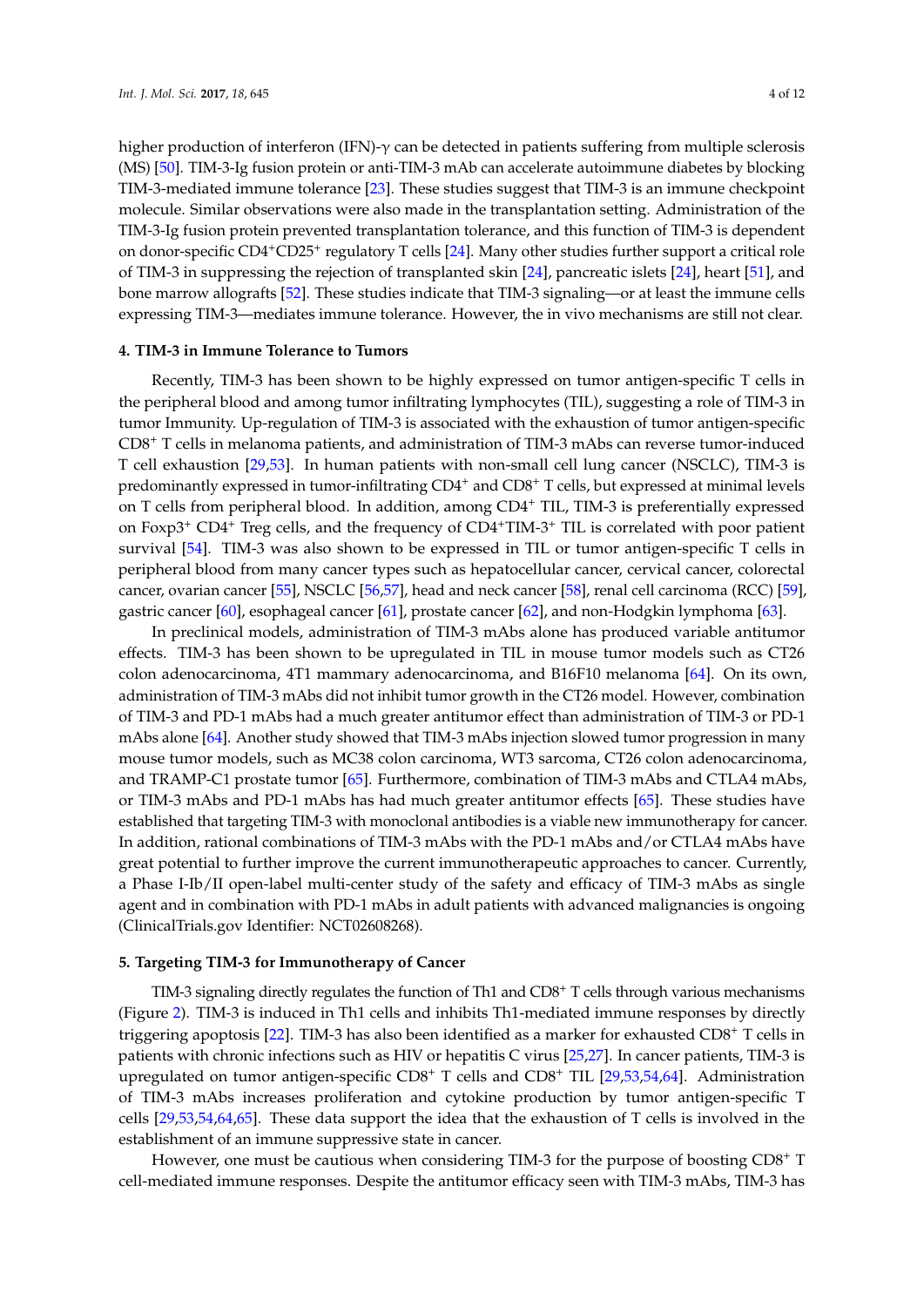been shown to promote CD8<sup>+</sup> T cells function in the setting of listeria infection [\[33\]](#page-8-2). It is possible that although TIM-3 expression is associated with CD8<sup>+</sup> T cell exhaustion during chronic infection and tumor immune suppression, it may also promote the initial generation of effector CD8<sup>+</sup> T cells during<br>equito infection acute infection. during acute infection.

<span id="page-4-0"></span>

**Figure 2.** Summary of multiple biological functions of TIM-3 on various immune cells. TIM-3 **Figure 2.** Summary of multiple biological functions of TIM-3 on various immune cells. TIM-3 signaling in T cells and NK cells leads to the development of effector functions, apoptosis, or exhaustion. The effect on Tregs remains unknown. Likely dependent on the cellular context, TIM-3 signaling can enhance cross-presentation of dendritic cells (DC) or inhibit innate immune responses of DC and macrophages.

TIM-3 is also found to be upper guidated on  $C$  cells in patients with chronic infection and chronic infection and  $\alpha$ TIM-3 is also found to be upregulated on  $CD4^+$  T cells in patients with chronic infection and cancer  $[25,27,54,64]$  $[25,27,54,64]$  $[25,27,54,64]$  $[25,27,54,64]$ . It is possible that TIM-3 is an exhaustion marker for Th1 cells  $[25,27]$  $[25,27]$ . It is important to note that a substantial proportion of  $CD4+TIM-3+ TIL$  are  $F\alpha p3+$ , suggesting a role for TIM-3 in Treg within the tumor microenvironment (TME) [\[64\]](#page-9-16). Besides tumor tissues, TIM-3 has also been found in many tissue-resident Tregs  $[66]$ , and plays an important role in both maintaining immune tolerance as well as tissue repair  $[67–70]$  $[67–70]$ . It remains to be determined whether or not TIM-3 mAbs function in tumor immunotherapy—at least in part—by inhibiting the function of tumor-infiltrating  $\beta$  (rigule 2). Treg (Figure [2\)](#page-4-0).

Ample evidence supports a role for TIM-3 as an inhibitory receptor on NK cells. TIM-3 is highly expressed on mature human NK cells and is variably expressed on immature NK cells [\[71\]](#page-10-3). TIM-3 marks NK cells with greater effector function, including cytokine production and cytotoxicity. However, cross-linking of TIM-3 inhibits NK cell-mediated cytotoxicity, suggesting that interaction of TIM-3 with one or more of its ligands negatively regulates NK cell activity [\[71\]](#page-10-3). In another study, TIM-3 expression was increased on NK cells from patients infected chronically with hepatitis B [\[72\]](#page-10-4). TIM-3 blockade ex vivo increased cytotoxicity of NK cells from these patients, suggesting that TIM-3 inhibits NK function in chronic infection. Many other studies further support an inhibitory role of TIM-3 in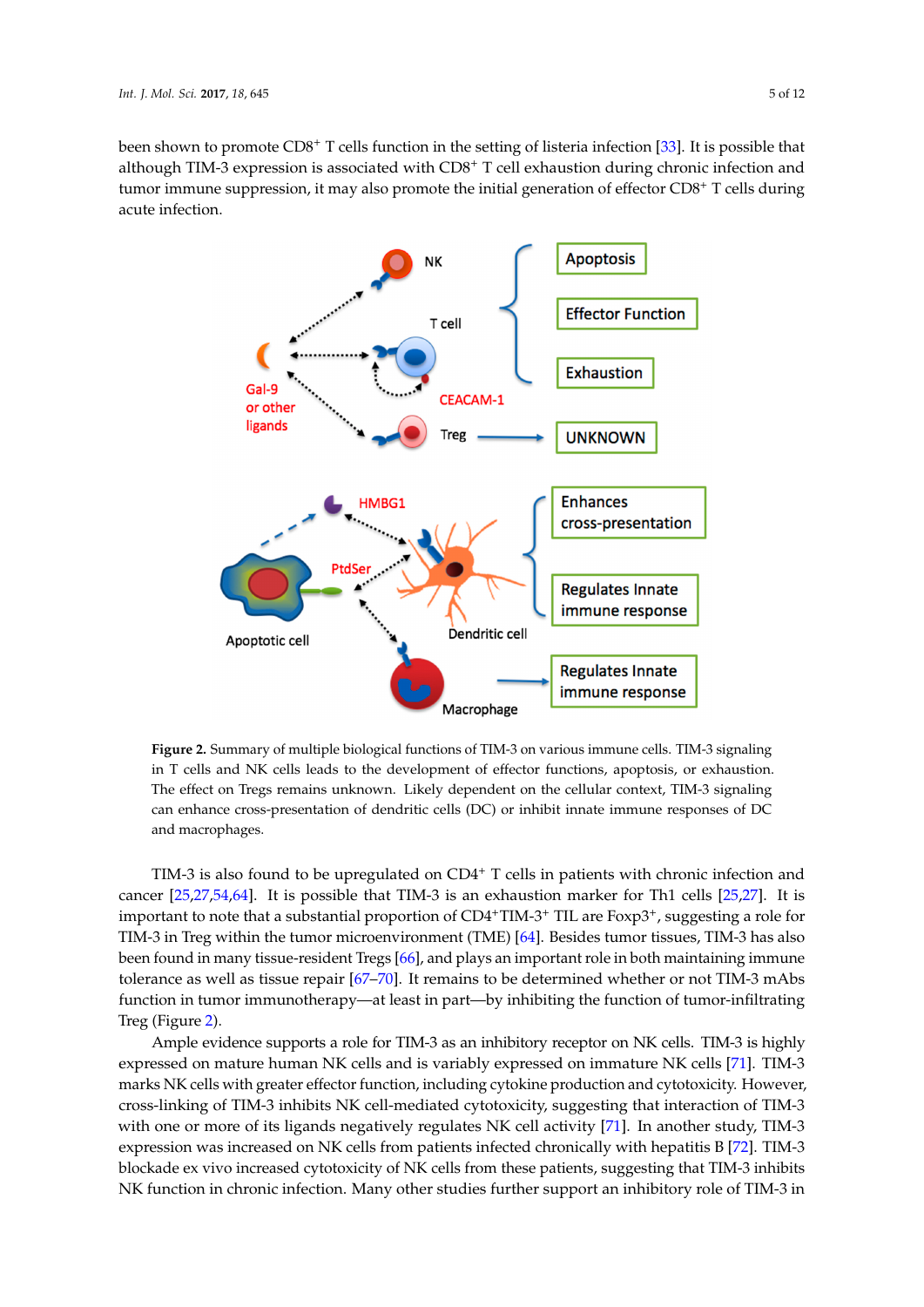NK cell-mediated immune responses [\[73](#page-10-5)[–76\]](#page-10-6). In contrast, some studies demonstrated a positive role of TIM-3 in NK function [\[77\]](#page-10-7). Therefore, TIM-3 might play both stimulatory and inhibitory roles in NK cells, depending on cellular and pathological context. The role of TIM-3 on NK cells in the tumor microenvironment remains to be examined (Figure [2\)](#page-4-0).

Besides lymphocytes, TIM-3 has been shown to be expressed by various myeloid cells (e.g., DCs, monocytes, and macrophages), and to play an important role in regulating innate immune cell-mediated anti-viral infection and antitumor immune responses (Figure [2\)](#page-4-0) [\[78\]](#page-10-8). TIM-3 is expressed on splenic CD8<sup>+</sup> DCs [\[19,](#page-7-1)[43\]](#page-8-8). Both Gal-9 and an agonistic TIM-3 mAb were reported to promote DC maturation and increase proinflammatory cytokine production [\[19](#page-7-1)[,79\]](#page-10-9). TIM-3 mediates the uptake of apoptotic cells and the cross-presentation of antigen by DCs via TIM-3 binding to PtdSer [\[43\]](#page-8-8). TIM-3 mAbs inhibit this function of TIM-3 and inhibit cross-presentation of tumor antigens [\[43\]](#page-8-8). Despite evidence of a positive role for TIM-3 in DC function, other studies suggest that TIM-3 mediates inhibitory signals in DC, particularly in the TME. TIM-3 mAbs inhibited the activation and maturation of bone marrow-derived DCs by blocking the NF-κB pathway [\[80\]](#page-10-10). In tumor tissues, HMGB1—a ligand of TIM-3—is believed to act together with tumor-derived nucleic acids to gain access to endosomal vesicles and activate innate immune responses by DCs [\[81\]](#page-10-11). Through direct interaction with HMGB1, TIM-3—which is highly expressed on tumoral DCs—circumvents the stimulatory effects of nucleic acids in tumor immunity [\[81\]](#page-10-11). It is possible that the exact role of TIM-3 is dependent on the type of DC where it is expressed and the specific ligand through which it primarily engages these cells.

TIM-3 has been shown to be involved in both promoting and inhibiting the function of monocytes and macrophages. It was reported that antibodies to TIM-3 led to increased activation of macrophages and aggravated autoimmune disease [\[21\]](#page-7-2). In the same vein, TIM3-specific mAbs and TIM-3 overexpression in macrophages inhibited TLR4-stimulated inflammatory cytokine production and promoted sepsis in vivo  $[82]$ . TIM-3 is constitutively expressed by primary CD14<sup>+</sup> monocytes, and blockade of TIM-3 signaling or silencing of TIM-3 expression led to a significant increase in interleukin (IL)-12 and IL-10 production and a decrease in PD-1 [\[83,](#page-10-13)[84\]](#page-11-0). These findings suggest that TIM-3 acts as a negative regulator of macrophages and monocytes during innate immune responses. In contrast, several studies indicated that interaction of Gal-9 and TIM-3 resulted in the activation of macrophages and promoted antibacterial activity, though still-undefined mechanisms [\[85–](#page-11-1)[88\]](#page-11-2).

The phenotype of myeloid cells is highly influenced by tumor progression. Tumor-associated macrophages (TAMs) and myeloid-derived suppressor cells are highly increased in the TME. TIM-3 is expressed on TAMs in a variety of tumors, including hepatocellular carcinoma, lung cancer, clear cell renal cell carcinoma, osteosarcoma, Langerhans cell sarcoma, and neoplasms derived from histiocytic and dendritic cells [\[89](#page-11-3)[–93\]](#page-11-4). Interestingly, transgenic overexpression of TIM-3 driven by the CD2 promoter on some T cells resulted in an increase in systemic levels of CD11b+Ly-6G<sup>+</sup> granulocytic myeloid-derived suppressor cells (MDSC) and inhibition of immune responses [\[94\]](#page-11-5). These data are consistent with a role for TIM-3 in immune suppression. Mechanisms by which TIM-3 affects the generation and function of TAMs and MDSCs remain to be elucidated.

## **6. Conclusions and Perspective**

At present, TIM-3 is generally acknowledged as a negative regulator of antitumor Immunity. Several properties of TIM-3 make it an ideal target for the next generation of immunotherapy. For example, its selective expression on intratumoral T cells may allow for more precise therapy via the targeting of tumor-infiltrating T cells, potentially reducing non-specific toxicity. In addition, signaling downstream of TIM-3 is rather distinct from that of CTLA-4 and PD-1, which have reasonably well-defined inhibitory mechanisms. By contrast, TIM-3 can both enhance and inhibit proximal signaling in T cells, depending on the cellular context. Therefore, the distinctive expression and intracellular signaling suggest a great potential for targeting TIM-3 alone and in combination with current PD-1 and CTLA-4-based immunotherapy of cancer.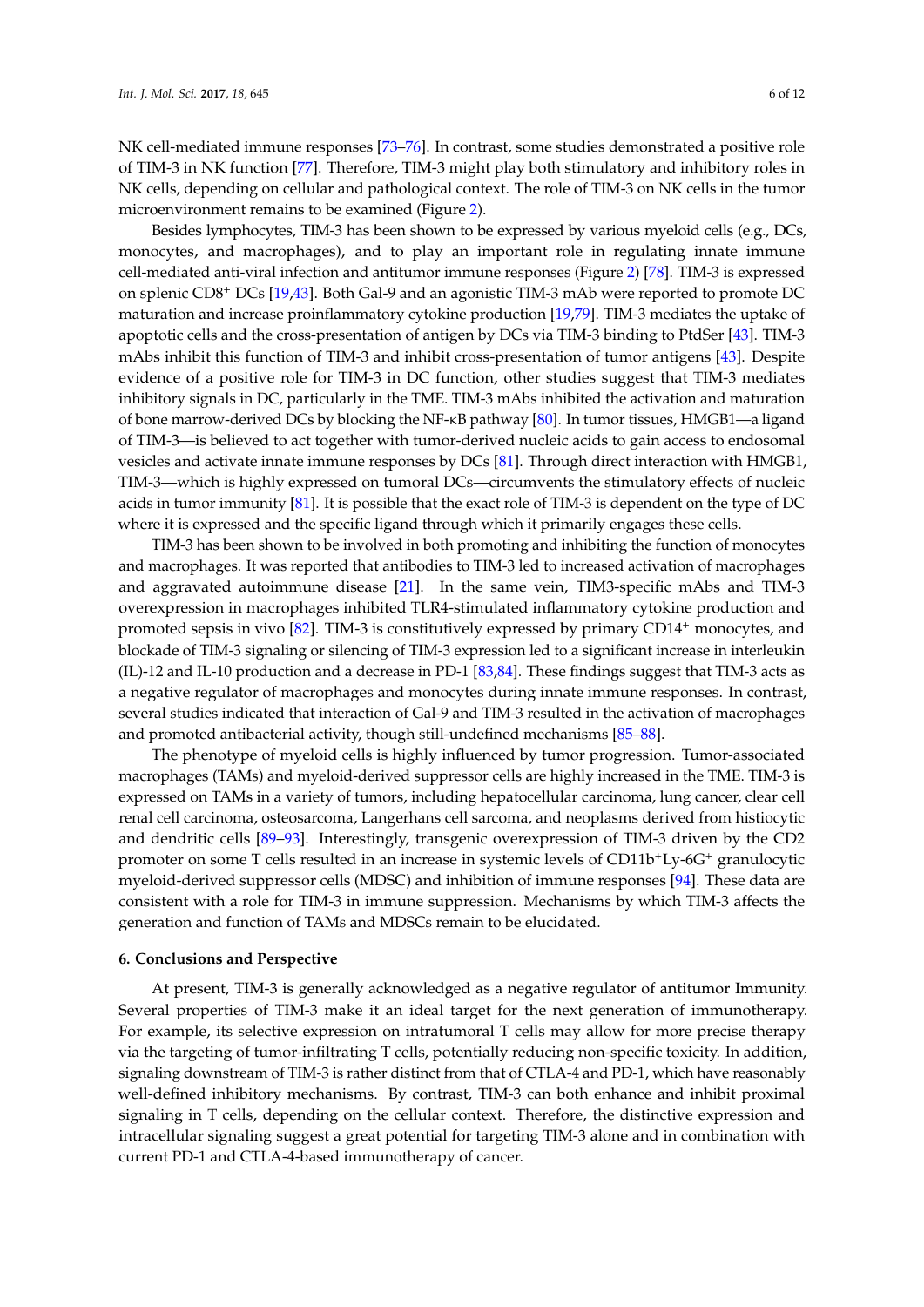Accumulating data support the concept that TIM-3 blockade can increase cell-mediated antitumor immune responses. In addition, TIM-3 mAbs may synergize with other immunotherapy modalities to increase antitumor efficacy. However, due to the expression of TIM-3 in both myeloid cells and lymphocytes, the exact cellular mechanisms underlying the in vivo antitumor activity of TIM-3 mAbs are still not understood. This issue is particularly critical because TIM-3 has been shown to both promote and inhibit cellular immune responses, depending on the models used. A thorough understanding of the roles of different cell types that express TIM-3 in various tumors and tumor immunotherapy models is crucial for further drug development targeting TIM-3 and design of combination therapy with PD-1 or CTLA-4 mAbs.

**Acknowledgments:** This work was supported in part by R21CA205727 (to Binfeng Lu), a Head and Neck Cancer Spore Development award (to Binfeng Lu), a pilot grant of Roswell Park Cancer Institute/University of Pittsburgh Cancer Institute Ovarian Cancer Specialized Programs of Research Excellence Grants P50CA159981 (to Binfeng Lu), and National Natural Science Foundation of China Grant 31428005 (to Binfeng Lu).

**Conflicts of Interest:** The authors declare no conflict of interest.

# **References**

- <span id="page-6-0"></span>1. Hodi, F.S.; O'Day, S.J.; McDermott, D.F.; Weber, R.W.; Sosman, J.A.; Haanen, J.B.; Gonzalez, R.; Robert, C.; Schadendorf, D.; Hassel, J.C.; et al. Improved survival with ipilimumab in patients with metastatic melanoma. *N. Engl. J. Med.* **2010**, *363*, 711–723. [\[CrossRef\]](http://dx.doi.org/10.1056/NEJMoa1003466) [\[PubMed\]](http://www.ncbi.nlm.nih.gov/pubmed/20525992)
- <span id="page-6-1"></span>2. Robert, C.; Thomas, L.; Bondarenko, I.; O'Day, S.; Weber, J.; Garbe, C.; Lebbe, C.; Baurain, J.F.; Testori, A.; Grob, J.J.; et al. Ipilimumab plus dacarbazine for previously untreated metastatic melanoma. *N. Engl. J. Med.* **2011**, *364*, 2517–2526. [\[CrossRef\]](http://dx.doi.org/10.1056/NEJMoa1104621) [\[PubMed\]](http://www.ncbi.nlm.nih.gov/pubmed/21639810)
- <span id="page-6-2"></span>3. Maio, M.; Grob, J.J.; Aamdal, S.; Bondarenko, I.; Robert, C.; Thomas, L.; Garbe, C.; Chiarion-Sileni, V.; Testori, A.; Chen, T.T.; et al. Five-year survival rates for treatment-naive patients with advanced melanoma who received ipilimumab plus dacarbazine in a phase III trial. *J. Clin. Oncol.* **2015**, *33*, 1191–1196. [\[CrossRef\]](http://dx.doi.org/10.1200/JCO.2014.56.6018) [\[PubMed\]](http://www.ncbi.nlm.nih.gov/pubmed/25713437)
- <span id="page-6-3"></span>4. Schadendorf, D.; Hodi, F.S.; Robert, C.; Weber, J.S.; Margolin, K.; Hamid, O.; Patt, D.; Chen, T.T.; Berman, D.M.; Wolchok, J.D. Pooled analysis of long-term survival data from phase II and phase III trials of ipilimumab in unresectable or metastatic melanoma. *J. Clin. Oncol.* **2015**, *33*, 1889–1894. [\[CrossRef\]](http://dx.doi.org/10.1200/JCO.2014.56.2736) [\[PubMed\]](http://www.ncbi.nlm.nih.gov/pubmed/25667295)
- <span id="page-6-4"></span>5. Selby, M.J.; Engelhardt, J.J.; Quigley, M.; Henning, K.A.; Chen, T.; Srinivasan, M.; Korman, A.J. Anti-CTLA-4 antibodies of IgG2a isotype enhance antitumor activity through reduction of intratumoral regulatory T cells. *Cancer Immunol. Res.* **2013**, *1*, 32–42. [\[CrossRef\]](http://dx.doi.org/10.1158/2326-6066.CIR-13-0013) [\[PubMed\]](http://www.ncbi.nlm.nih.gov/pubmed/24777248)
- <span id="page-6-5"></span>6. Romano, E.; Kusio-Kobialka, M.; Foukas, P.G.; Baumgaertner, P.; Meyer, C.; Ballabeni, P.; Michielin, O.; Weide, B.; Romero, P.; Speiser, D.E. Ipilimumab-dependent cell-mediated cytotoxicity of regulatory T cells ex vivo by nonclassical monocytes in melanoma patients. *Proc. Natl. Acad. Sci. USA* **2015**, *112*, 6140–6145. [\[CrossRef\]](http://dx.doi.org/10.1073/pnas.1417320112) [\[PubMed\]](http://www.ncbi.nlm.nih.gov/pubmed/25918390)
- <span id="page-6-6"></span>7. Dong, H.; Zhu, G.; Tamada, K.; Chen, L. B7-H1, a third member of the B7 family, co-stimulates T cell proliferation and interleukin-10 secretion. *Nat. Med.* **1999**, *5*, 1365–1369. [\[PubMed\]](http://www.ncbi.nlm.nih.gov/pubmed/10581077)
- 8. Freeman, G.J.; Long, A.J.; Iwai, Y.; Bourque, K.; Chernova, T.; Nishimura, H.; Fitz, L.J.; Malenkovich, N.; Okazaki, T.; Byrne, M.C.; et al. Engagement of the PD-1 immunoinhibitory receptor by a novel B7 family member leads to negative regulation of lymphocyte activation. *J. Exp. Med.* **2000**, *192*, 1027–1034. [\[CrossRef\]](http://dx.doi.org/10.1084/jem.192.7.1027) [\[PubMed\]](http://www.ncbi.nlm.nih.gov/pubmed/11015443)
- 9. Topalian, S.L.; Hodi, F.S.; Brahmer, J.R.; Gettinger, S.N.; Smith, D.C.; McDermott, D.F.; Powderly, J.D.; Carvajal, R.D.; Sosman, J.A.; Atkins, M.B.; et al. Safety, activity, and immune correlates of anti-PD-1 antibody in cancer. *N. Engl. J. Med.* **2012**, *366*, 2443–2454. [\[CrossRef\]](http://dx.doi.org/10.1056/NEJMoa1200690) [\[PubMed\]](http://www.ncbi.nlm.nih.gov/pubmed/22658127)
- 10. Brahmer, J.R.; Tykodi, S.S.; Chow, L.Q.; Hwu, W.J.; Topalian, S.L.; Hwu, P.; Drake, C.G.; Camacho, L.H.; Kauh, J.; Odunsi, K.; et al. Safety and activity of anti-PD-L1 antibody in patients with advanced cancer. *N. Engl. J. Med.* **2012**, *366*, 2455–2465. [\[CrossRef\]](http://dx.doi.org/10.1056/NEJMoa1200694) [\[PubMed\]](http://www.ncbi.nlm.nih.gov/pubmed/22658128)
- 11. Wolchok, J.D.; Kluger, H.; Callahan, M.K.; Postow, M.A.; Rizvi, N.A.; Lesokhin, A.M.; Segal, N.H.; Ariyan, C.E.; Gordon, R.A.; Reed, K.; et al. Nivolumab plus ipilimumab in advanced melanoma. *N. Engl. J. Med.* **2013**, *369*, 122–133. [\[CrossRef\]](http://dx.doi.org/10.1056/NEJMoa1302369) [\[PubMed\]](http://www.ncbi.nlm.nih.gov/pubmed/23724867)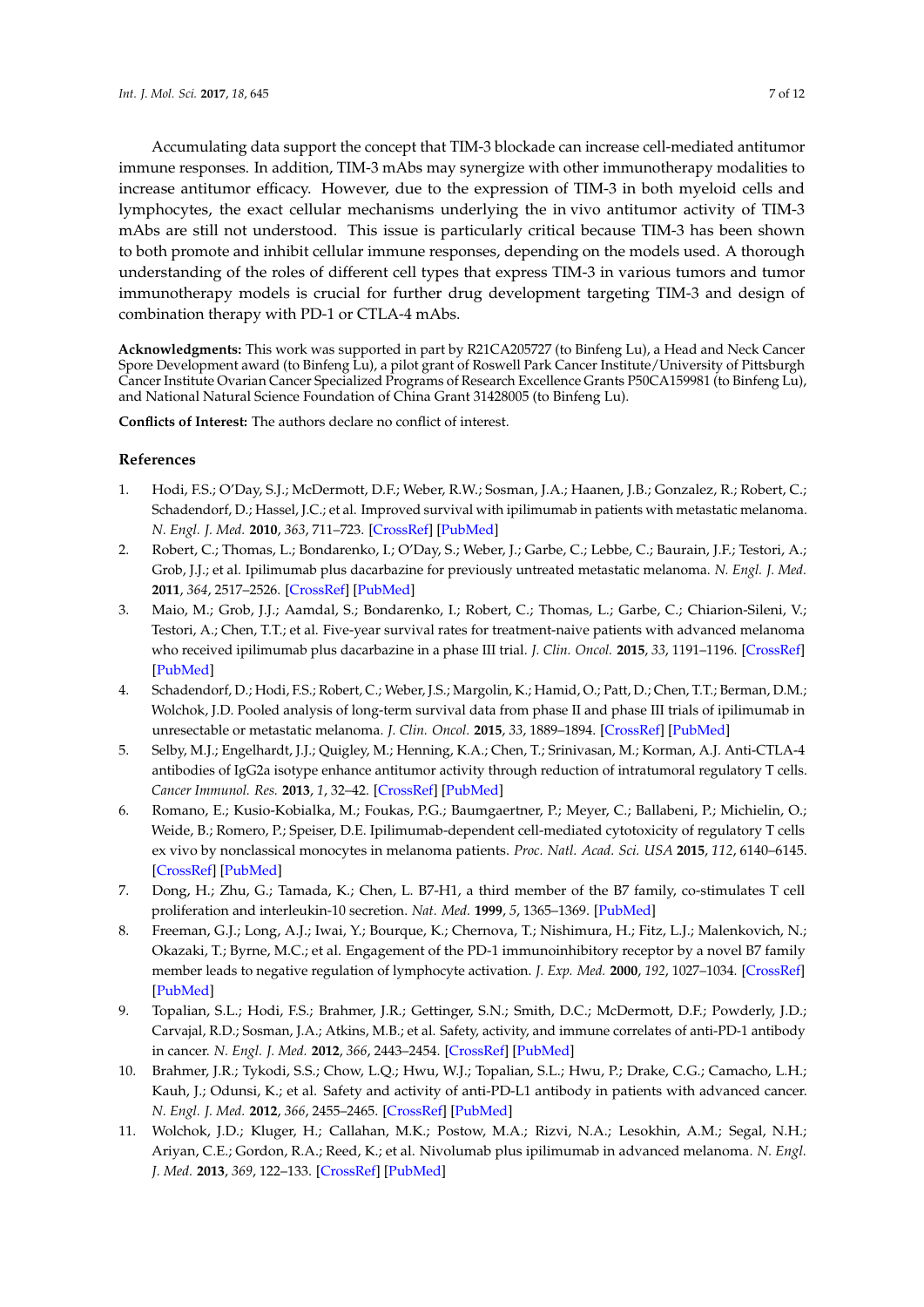- 12. Ansell, S.M.; Lesokhin, A.M.; Borrello, I.; Halwani, A.; Scott, E.C.; Gutierrez, M.; Schuster, S.J.; Millenson, M.M.; Cattry, D.; Freeman, G.J.; et al. PD-1 blockade with nivolumab in relapsed or refractory Hodgkin's lymphoma. *N. Engl. J. Med.* **2015**, *372*, 311–319. [\[CrossRef\]](http://dx.doi.org/10.1056/NEJMoa1411087) [\[PubMed\]](http://www.ncbi.nlm.nih.gov/pubmed/25482239)
- 13. Robert, C.; Schachter, J.; Long, G.V.; Arance, A.; Grob, J.J.; Mortier, L.; Daud, A.; Carlino, M.S.; McNeil, C.; Lotem, M.; et al. Pembrolizumab versus ipilimumab in advanced melanoma. *N. Engl. J. Med.* **2015**, *372*, 2521–2532. [\[CrossRef\]](http://dx.doi.org/10.1056/NEJMoa1503093) [\[PubMed\]](http://www.ncbi.nlm.nih.gov/pubmed/25891173)
- 14. Garon, E.B.; Rizvi, N.A.; Hui, R.; Leighl, N.; Balmanoukian, A.S.; Eder, J.P.; Patnaik, A.; Aggarwal, C.; Gubens, M.; Horn, L.; et al. Pembrolizumab for the treatment of non-small-cell lung cancer. *N. Engl. J. Med.* **2015**, *372*, 2018–2028. [\[CrossRef\]](http://dx.doi.org/10.1056/NEJMoa1501824) [\[PubMed\]](http://www.ncbi.nlm.nih.gov/pubmed/25891174)
- 15. Larkin, J.; Chiarion-Sileni, V.; Gonzalez, R.; Grob, J.J.; Cowey, C.L.; Lao, C.D.; Schadendorf, D.; Dummer, R.; Smylie, M.; Rutkowski, P.; et al. Combined nivolumab and ipilimumab or monotherapy in untreated melanoma. *N. Engl. J. Med.* **2015**, *373*, 23–34. [\[CrossRef\]](http://dx.doi.org/10.1056/NEJMoa1504030) [\[PubMed\]](http://www.ncbi.nlm.nih.gov/pubmed/26027431)
- 16. Le, D.T.; Uram, J.N.; Wang, H.; Bartlett, B.R.; Kemberling, H.; Eyring, A.D.; Skora, A.D.; Luber, B.S.; Azad, N.S.; Laheru, D.; et al. PD-1 blockade in tumors with mismatch-repair deficiency. *N. Engl. J. Med.* **2015**, *372*, 2509–2520. [\[CrossRef\]](http://dx.doi.org/10.1056/NEJMoa1500596) [\[PubMed\]](http://www.ncbi.nlm.nih.gov/pubmed/26028255)
- 17. Brahmer, J.; Reckamp, K.L.; Baas, P.; Crino, L.; Eberhardt, W.E.; Poddubskaya, E.; Antonia, S.; Pluzanski, A.; Vokes, E.E.; Holgado, E.; et al. Nivolumab versus docetaxel in advanced squamous-cell non-small-cell lung cancer. *N. Engl. J. Med.* **2015**, *373*, 123–135. [\[CrossRef\]](http://dx.doi.org/10.1056/NEJMoa1504627) [\[PubMed\]](http://www.ncbi.nlm.nih.gov/pubmed/26028407)
- <span id="page-7-0"></span>18. Motzer, R.J.; Escudier, B.; McDermott, D.F.; George, S.; Hammers, H.J.; Srinivas, S.; Tykodi, S.S.; Sosman, J.A.; Procopio, G.; Plimack, E.R.; et al. Nivolumab versus everolimus in advanced renal-cell carcinoma. *N. Engl. J. Med.* **2015**, *373*, 1803–1813. [\[CrossRef\]](http://dx.doi.org/10.1056/NEJMoa1510665) [\[PubMed\]](http://www.ncbi.nlm.nih.gov/pubmed/26406148)
- <span id="page-7-1"></span>19. Anderson, A.C.; Anderson, D.E.; Bregoli, L.; Hastings, W.D.; Kassam, N.; Lei, C.; Chandwaskar, R.; Karman, J.; Su, E.W.; Hirashima, M.; et al. Promotion of tissue inflammation by the immune receptor TIM-3 expressed on innate immune cells. *Science* **2007**, *318*, 1141–1143. [\[CrossRef\]](http://dx.doi.org/10.1126/science.1148536) [\[PubMed\]](http://www.ncbi.nlm.nih.gov/pubmed/18006747)
- 20. Hastings, W.D.; Anderson, D.E.; Kassam, N.; Koguchi, K.; Greenfield, E.A.; Kent, S.C.; Zheng, X.X.; Strom, T.B.; Hafler, D.A.; Kuchroo, V.K. TIM-3 is expressed on activated human CD4<sup>+</sup> T cells and regulates Th1 and Th17 cytokines. *Eur. J. Immunol.* **2009**, *39*, 2492–2501. [\[CrossRef\]](http://dx.doi.org/10.1002/eji.200939274) [\[PubMed\]](http://www.ncbi.nlm.nih.gov/pubmed/19676072)
- <span id="page-7-2"></span>21. Monney, L.; Sabatos, C.A.; Gaglia, J.L.; Ryu, A.; Waldner, H.; Chernova, T.; Manning, S.; Greenfield, E.A.; Coyle, A.J.; Sobel, R.A.; et al. Th1-specific cell surface protein TIM-3 regulates macrophage activation and severity of an autoimmune disease. *Nature* **2002**, *415*, 536–541. [\[CrossRef\]](http://dx.doi.org/10.1038/415536a) [\[PubMed\]](http://www.ncbi.nlm.nih.gov/pubmed/11823861)
- <span id="page-7-3"></span>22. Zhu, C.; Anderson, A.C.; Schubart, A.; Xiong, H.; Imitola, J.; Khoury, S.J.; Zheng, X.X.; Strom, T.B.; Kuchroo, V.K. The TIM-3 ligand galectin-9 negatively regulates T helper type 1 immunity. *Nat. Immunol.* **2005**, *6*, 1245–1252. [\[CrossRef\]](http://dx.doi.org/10.1038/ni1271) [\[PubMed\]](http://www.ncbi.nlm.nih.gov/pubmed/16286920)
- <span id="page-7-4"></span>23. Sabatos, C.A.; Chakravarti, S.; Cha, E.; Schubart, A.; Sanchez-Fueyo, A.; Zheng, X.X.; Coyle, A.J.; Strom, T.B.; Freeman, G.J.; Kuchroo, V.K. Interaction of TIM-3 and TIM-3 ligand regulates T helper type 1 responses and induction of peripheral tolerance. *Nat. Immunol.* **2003**, *4*, 1102–1110. [\[CrossRef\]](http://dx.doi.org/10.1038/ni988) [\[PubMed\]](http://www.ncbi.nlm.nih.gov/pubmed/14556006)
- <span id="page-7-5"></span>24. Sanchez-Fueyo, A.; Tian, J.; Picarella, D.; Domenig, C.; Zheng, X.X.; Sabatos, C.A.; Manlongat, N.; Bender, O.; Kamradt, T.; Kuchroo, V.K.; et al. TIM-3 inhibits T helper type 1-mediated auto- and alloimmune responses and promotes immunological tolerance. *Nat. Immunol.* **2003**, *4*, 1093–1101. [\[CrossRef\]](http://dx.doi.org/10.1038/ni987) [\[PubMed\]](http://www.ncbi.nlm.nih.gov/pubmed/14556005)
- <span id="page-7-6"></span>25. Jones, R.B.; Ndhlovu, L.C.; Barbour, J.D.; Sheth, P.M.; Jha, A.R.; Long, B.R.; Wong, J.C.; Satkunarajah, M.; Schweneker, M.; Chapman, J.M.; et al. TIM-3 expression defines a novel population of dysfunctional T cells with highly elevated frequencies in progressive HIV-1 infection. *J. Exp. Med.* **2008**, *205*, 2763–2779. [\[CrossRef\]](http://dx.doi.org/10.1084/jem.20081398) [\[PubMed\]](http://www.ncbi.nlm.nih.gov/pubmed/19001139)
- 26. Hafler, D.A.; Kuchroo, V. TIMs: Central regulators of immune responses. *J. Exp. Med.* **2008**, *205*, 2699–2701. [\[CrossRef\]](http://dx.doi.org/10.1084/jem.20082429) [\[PubMed\]](http://www.ncbi.nlm.nih.gov/pubmed/19015312)
- <span id="page-7-8"></span>27. Golden-Mason, L.; Palmer, B.E.; Kassam, N.; Townshend-Bulson, L.; Livingston, S.; McMahon, B.J.; Castelblanco, N.; Kuchroo, V.; Gretch, D.R.; Rosen, H.R. Negative immune regulator TIM-3 is overexpressed on T cells in hepatitis C virus infection and its blockade rescues dysfunctional CD4<sup>+</sup> and CD8<sup>+</sup> T cells. *J. Virol.* **2009**, *83*, 9122–9130. [\[CrossRef\]](http://dx.doi.org/10.1128/JVI.00639-09) [\[PubMed\]](http://www.ncbi.nlm.nih.gov/pubmed/19587053)
- <span id="page-7-7"></span>28. Takamura, S.; Tsuji-Kawahara, S.; Yagita, H.; Akiba, H.; Sakamoto, M.; Chikaishi, T.; Kato, M.; Miyazawa, M. Premature terminal exhaustion of friend virus-specific effector CD8<sup>+</sup> T cells by rapid induction of multiple inhibitory receptors. *J. Immunol.* **2010**, *184*, 4696–4707. [\[CrossRef\]](http://dx.doi.org/10.4049/jimmunol.0903478) [\[PubMed\]](http://www.ncbi.nlm.nih.gov/pubmed/20351188)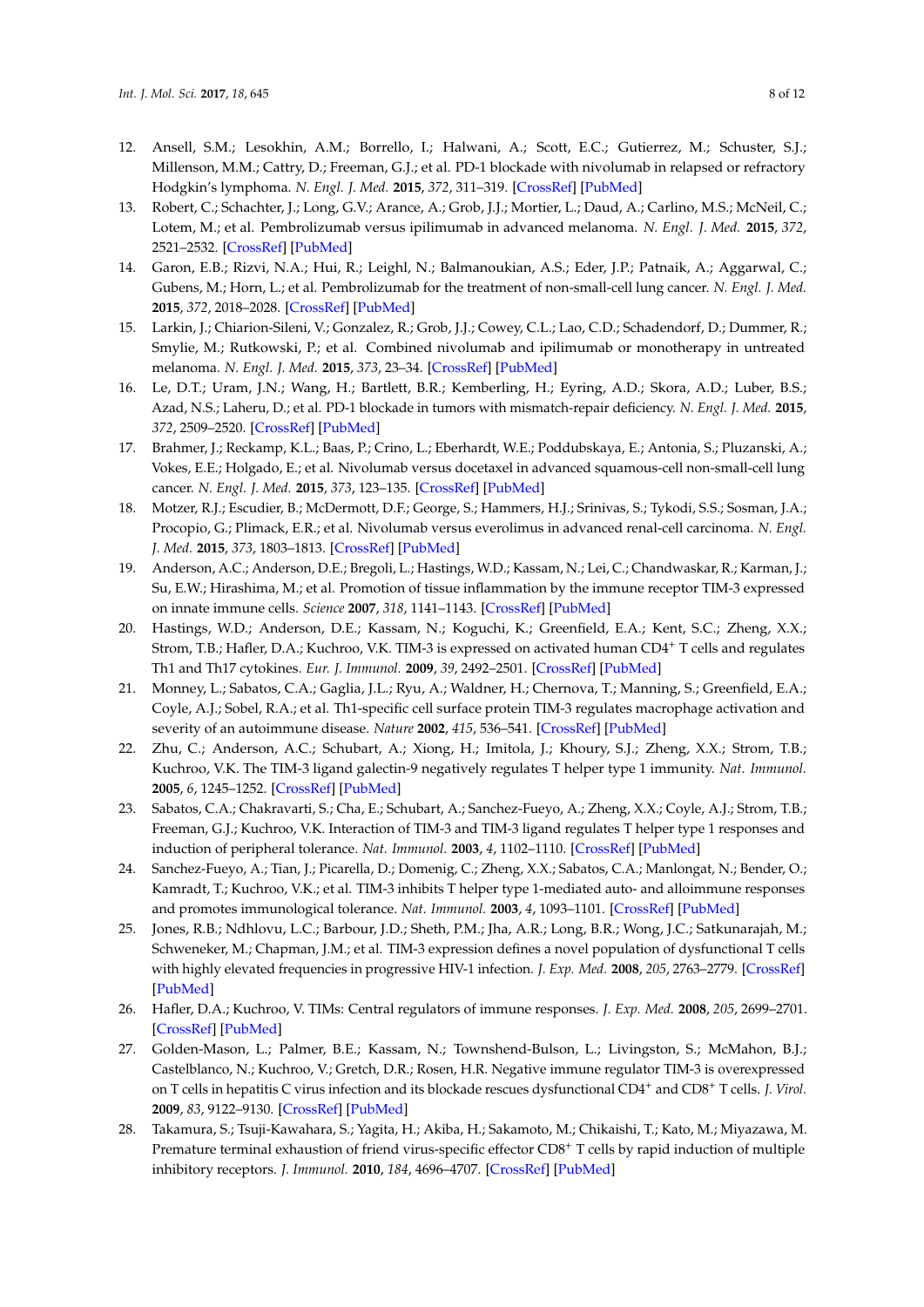- <span id="page-8-0"></span>29. Fourcade, J.; Sun, Z.; Benallaoua, M.; Guillaume, P.; Luescher, I.F.; Sander, C.; Kirkwood, J.M.; Kuchroo, V.; Zarour, H.M. Upregulation of TIM-3 and PD-1 expression is associated with tumor antigen-specific CD8<sup>+</sup> T cell dysfunction in melanoma patients. *J. Exp. Med.* **2010**, *207*, 2175–2186. [\[CrossRef\]](http://dx.doi.org/10.1084/jem.20100637) [\[PubMed\]](http://www.ncbi.nlm.nih.gov/pubmed/20819923)
- 30. Sakuishi, K.; Jayaraman, P.; Behar, S.M.; Anderson, A.C.; Kuchroo, V.K. Emerging Tim-3 functions in antimicrobial and tumor immunity. *Trends Immunol.* **2011**, *32*, 345–349. [\[CrossRef\]](http://dx.doi.org/10.1016/j.it.2011.05.003) [\[PubMed\]](http://www.ncbi.nlm.nih.gov/pubmed/21697013)
- 31. Koyama, S.; Akbay, E.A.; Li, Y.Y.; Herter-Sprie, G.S.; Buczkowski, K.A.; Richards, W.G.; Gandhi, L.; Redig, A.J.; Rodig, S.J.; Asahina, H.; et al. Adaptive resistance to therapeutic PD-1 blockade is associated with upregulation of alternative immune checkpoints. *Nat. Commun.* **2016**, *7*, 10501. [\[CrossRef\]](http://dx.doi.org/10.1038/ncomms10501) [\[PubMed\]](http://www.ncbi.nlm.nih.gov/pubmed/26883990)
- <span id="page-8-1"></span>32. Liu, J.; Zhang, S.; Hu, Y.; Yang, Z.; Li, J.; Liu, X.; Deng, L.; Wang, Y.; Zhang, X.; Jiang, T.; Lu, X. Targeting PD-1 and TIM-3 pathways to reverse CD8 T cell exhaustion and enhance ex vivo T cell responses to autologous dendritic/tumor vaccines. *J. Immunother.* **2016**, *39*, 171–180. [\[CrossRef\]](http://dx.doi.org/10.1097/CJI.0000000000000122) [\[PubMed\]](http://www.ncbi.nlm.nih.gov/pubmed/27070448)
- <span id="page-8-2"></span>33. Gorman, J.V.; Starbeck-Miller, G.; Pham, N.L.; Traver, G.L.; Rothman, P.B.; Harty, J.T.; Colgan, J.D. TIM-3 directly enhances CD8 T cell responses to acute Listeria monocytogenes infection. *J. Immunol.* **2014**, *192*, 3133–3142. [\[CrossRef\]](http://dx.doi.org/10.4049/jimmunol.1302290) [\[PubMed\]](http://www.ncbi.nlm.nih.gov/pubmed/24567532)
- <span id="page-8-3"></span>34. Cao, E.; Zang, X.; Ramagopal, U.A.; Mukhopadhaya, A.; Fedorov, A.; Fedorov, E.; Zencheck, W.D.; Lary, J.W.; Cole, J.L.; Deng, H.; et al. T cell immunoglobulin mucin-3 crystal structure reveals a galectin-9-independent ligand-binding surface. *Immunity* **2007**, *26*, 311–321. [\[CrossRef\]](http://dx.doi.org/10.1016/j.immuni.2007.01.016) [\[PubMed\]](http://www.ncbi.nlm.nih.gov/pubmed/17363302)
- 35. Anderson, A.C.; Xiao, S.; Kuchroo, V.K. TIM protein structures reveal a unique face for ligand binding. *Immunity* **2007**, *26*, 273–275. [\[CrossRef\]](http://dx.doi.org/10.1016/j.immuni.2007.03.004) [\[PubMed\]](http://www.ncbi.nlm.nih.gov/pubmed/17376389)
- <span id="page-8-11"></span>36. Lee, J.; Su, E.W.; Zhu, C.; Hainline, S.; Phuah, J.; Moroco, J.A.; Smithgall, T.E.; Kuchroo, V.K.; Kane, L.P. Phosphotyrosine-dependent coupling of TIM-3 to T cell receptor signaling pathways. *Mol. Cell Biol.* **2011**, *31*, 3963–3974. [\[CrossRef\]](http://dx.doi.org/10.1128/MCB.05297-11) [\[PubMed\]](http://www.ncbi.nlm.nih.gov/pubmed/21807895)
- 37. Ferris, R.L.; Lu, B.; Kane, L.P. Too much of a good thing? TIM-3 and TCR signaling in T cell exhaustion. *J. Immunol.* **2014**, *193*, 1525–1530. [\[CrossRef\]](http://dx.doi.org/10.4049/jimmunol.1400557) [\[PubMed\]](http://www.ncbi.nlm.nih.gov/pubmed/25086175)
- 38. Kane, L.P. Antigen receptor kinase two-step. *J. Immunol.* **2014**, *193*, 4277–4278. [\[CrossRef\]](http://dx.doi.org/10.4049/jimmunol.1402287) [\[PubMed\]](http://www.ncbi.nlm.nih.gov/pubmed/25326544)
- <span id="page-8-4"></span>39. Phong, B.L.; Avery, L.; Sumpter, T.L.; Gorman, J.V.; Watkins, S.C.; Colgan, J.D.; Kane, L.P. TIM-3 enhances FcεRI-proximal signaling to modulate mast cell activation. *J. Exp. Med.* **2015**, *212*, 2289–2304. [\[CrossRef\]](http://dx.doi.org/10.1084/jem.20150388) [\[PubMed\]](http://www.ncbi.nlm.nih.gov/pubmed/26598760)
- <span id="page-8-5"></span>40. Santiago, C.; Ballesteros, A.; Tami, C.; Martinez-Munoz, L.; Kaplan, G.G.; Casasnovas, J.M. Structures of T cell immunoglobulin mucin receptors 1 and 2 reveal mechanisms for regulation of immune responses by the TIM receptor family. *Immunity* **2007**, *26*, 299–310. [\[CrossRef\]](http://dx.doi.org/10.1016/j.immuni.2007.01.014) [\[PubMed\]](http://www.ncbi.nlm.nih.gov/pubmed/17363299)
- <span id="page-8-6"></span>41. Anderson, A.C.; Joller, N.; Kuchroo, V.K. Lag-3, TIM-3, and TIGIT: Co-inhibitory receptors with specialized functions in immune regulation. *Immunity* **2016**, *44*, 989–1004. [\[CrossRef\]](http://dx.doi.org/10.1016/j.immuni.2016.05.001) [\[PubMed\]](http://www.ncbi.nlm.nih.gov/pubmed/27192565)
- <span id="page-8-7"></span>42. DeKruyff, R.H.; Bu, X.; Ballesteros, A.; Santiago, C.; Chim, Y.L.; Lee, H.H.; Karisola, P.; Pichavant, M.; Kaplan, G.G.; Umetsu, D.T.; et al. T cell/transmembrane, Ig, and mucin-3 allelic variants differentially recognize phosphatidylserine and mediate phagocytosis of apoptotic cells. *J. Immunol.* **2010**, *184*, 1918–1930. [\[CrossRef\]](http://dx.doi.org/10.4049/jimmunol.0903059) [\[PubMed\]](http://www.ncbi.nlm.nih.gov/pubmed/20083673)
- <span id="page-8-8"></span>43. Nakayama, M.; Akiba, H.; Takeda, K.; Kojima, Y.; Hashiguchi, M.; Azuma, M.; Yagita, H.; Okumura, K. TIM-3 mediates phagocytosis of apoptotic cells and cross-presentation. *Blood* **2009**, *113*, 3821–3830. [\[CrossRef\]](http://dx.doi.org/10.1182/blood-2008-10-185884) [\[PubMed\]](http://www.ncbi.nlm.nih.gov/pubmed/19224762)
- <span id="page-8-9"></span>44. Tang, D.; Lotze, M.T. Tumor immunity times out: TIM-3 and HMGB1. *Nat. Immunol.* **2012**, *13*, 808–810. [\[CrossRef\]](http://dx.doi.org/10.1038/ni.2396) [\[PubMed\]](http://www.ncbi.nlm.nih.gov/pubmed/22910384)
- <span id="page-8-10"></span>45. Huang, Y.H.; Zhu, C.; Kondo, Y.; Anderson, A.C.; Gandhi, A.; Russell, A.; Dougan, S.K.; Petersen, B.S.; Melum, E.; Pertel, T.; et al. CEACAM1 regulates TIM-3-mediated tolerance and exhaustion. *Nature* **2015**, *517*, 386–390. [\[CrossRef\]](http://dx.doi.org/10.1038/nature13848) [\[PubMed\]](http://www.ncbi.nlm.nih.gov/pubmed/25363763)
- <span id="page-8-12"></span>46. Van de Weyer, P.S.; Muehlfeit, M.; Klose, C.; Bonventre, J.V.; Walz, G.; Kuehn, E.W. A highly conserved tyrosine of TIM-3 is phosphorylated upon stimulation by its ligand galectin-9. *Biochem. Biophys. Res. Commun.* **2006**, *351*, 571–576. [\[CrossRef\]](http://dx.doi.org/10.1016/j.bbrc.2006.10.079) [\[PubMed\]](http://www.ncbi.nlm.nih.gov/pubmed/17069754)
- <span id="page-8-13"></span>47. Clayton, K.L.; Haaland, M.S.; Douglas-Vail, M.B.; Mujib, S.; Chew, G.M.; Ndhlovu, L.C.; Ostrowski, M.A. T cell Ig and mucin domain-containing protein 3 is recruited to the immune synapse, disrupts stable synapse formation, and associates with receptor phosphatases. *J. Immunol.* **2014**, *192*, 782–791. [\[CrossRef\]](http://dx.doi.org/10.4049/jimmunol.1302663) [\[PubMed\]](http://www.ncbi.nlm.nih.gov/pubmed/24337741)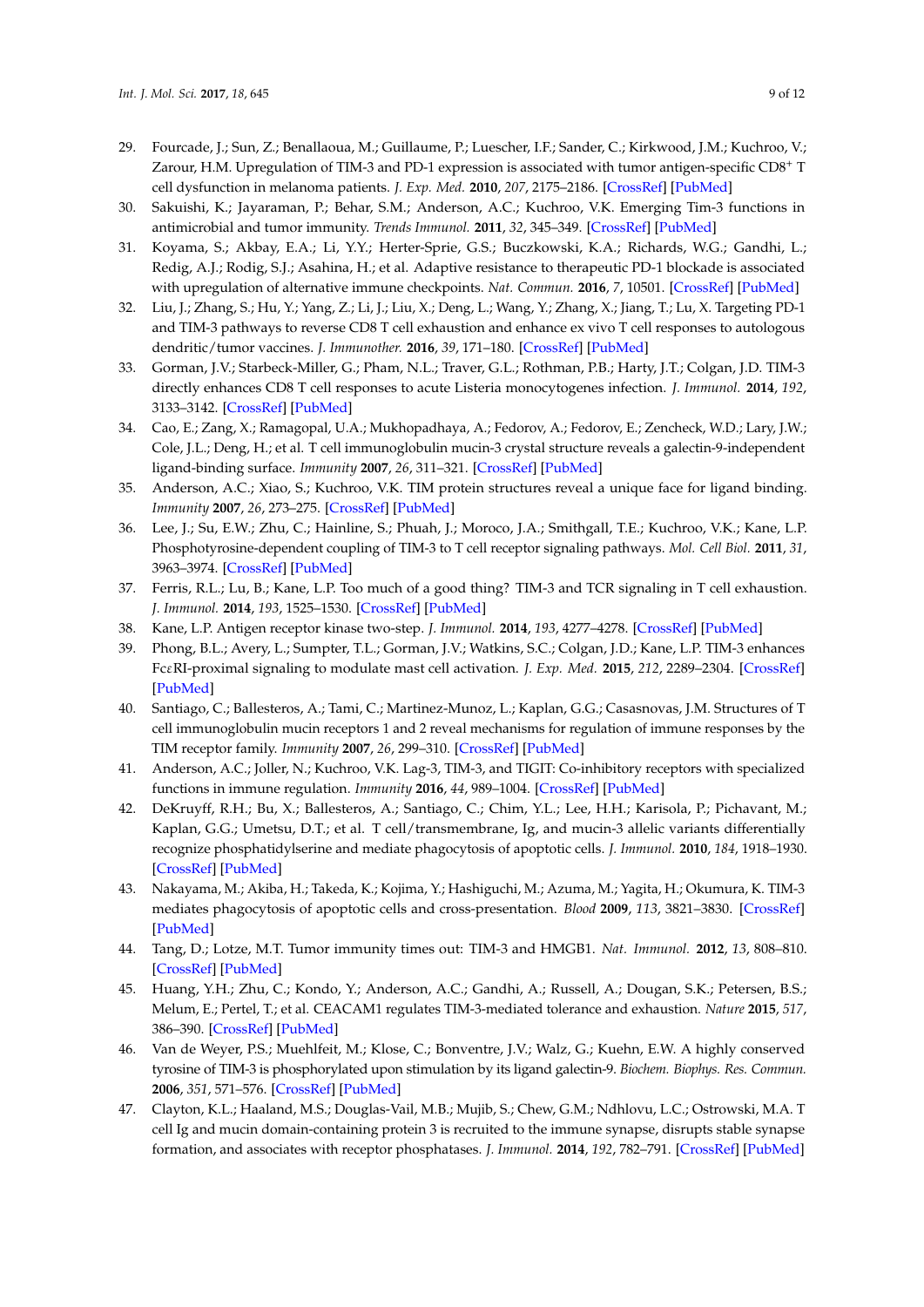- <span id="page-9-0"></span>48. Tomkowicz, B.; Walsh, E.; Cotty, A.; Verona, R.; Sabins, N.; Kaplan, F.; Santulli-Marotto, S.; Chin, C.N.; Mooney, J.; Lingham, R.B.; et al. TIM-3 suppresses anti-CD3/CD28-induced TCR activation and IL-2 expression through the NFAT signaling pathway. *PLoS ONE* **2015**, *10*, e0140694. [\[CrossRef\]](http://dx.doi.org/10.1371/journal.pone.0140694) [\[PubMed\]](http://www.ncbi.nlm.nih.gov/pubmed/26492563)
- <span id="page-9-1"></span>49. Rangachari, M.; Zhu, C.; Sakuishi, K.; Xiao, S.; Karman, J.; Chen, A.; Angin, M.; Wakeham, A.; Greenfield, E.A.; Sobel, R.A.; et al. Bat3 promotes T cell responses and autoimmunity by repressing TIM-3-mediated cell death and exhaustion. *Nat. Med.* **2012**, *18*, 1394–1400. [\[CrossRef\]](http://dx.doi.org/10.1038/nm.2871) [\[PubMed\]](http://www.ncbi.nlm.nih.gov/pubmed/22863785)
- <span id="page-9-2"></span>50. Yang, L.; Anderson, D.E.; Kuchroo, J.; Hafler, D.A. Lack of TIM-3 immunoregulation in multiple sclerosis. *J. Immunol.* **2008**, *180*, 4409–4414. [\[CrossRef\]](http://dx.doi.org/10.4049/jimmunol.180.7.4409) [\[PubMed\]](http://www.ncbi.nlm.nih.gov/pubmed/18354161)
- <span id="page-9-3"></span>51. Boenisch, O.; D'Addio, F.; Watanabe, T.; Elyaman, W.; Magee, C.N.; Yeung, M.Y.; Padera, R.F.; Rodig, S.J.; Murayama, T.; Tanaka, K.; et al. TIM-3: A novel regulatory molecule of alloimmune activation. *J. Immunol.* **2010**, *185*, 5806–5819. [\[CrossRef\]](http://dx.doi.org/10.4049/jimmunol.0903435) [\[PubMed\]](http://www.ncbi.nlm.nih.gov/pubmed/20956339)
- <span id="page-9-4"></span>52. Veenstra, R.G.; Taylor, P.A.; Zhou, Q.; Panoskaltsis-Mortari, A.; Hirashima, M.; Flynn, R.; Liu, D.; Anderson, A.C.; Strom, T.B.; Kuchroo, V.K.; et al. Contrasting acute graft-versus-host disease effects of TIM-3/galectin-9 pathway blockade dependent upon the presence of donor regulatory T cells. *Blood* **2012**, *120*, 682–690. [\[CrossRef\]](http://dx.doi.org/10.1182/blood-2011-10-387977) [\[PubMed\]](http://www.ncbi.nlm.nih.gov/pubmed/22677125)
- <span id="page-9-5"></span>53. Baitsch, L.; Baumgaertner, P.; Devevre, E.; Raghav, S.K.; Legat, A.; Barba, L.; Wieckowski, S.; Bouzourene, H.; Deplancke, B.; Romero, P.; et al. Exhaustion of tumor-specific CD8<sup>+</sup> T cells in metastases from melanoma patients. *J. Clin. Investig.* **2011**, *121*, 2350–2360. [\[CrossRef\]](http://dx.doi.org/10.1172/JCI46102) [\[PubMed\]](http://www.ncbi.nlm.nih.gov/pubmed/21555851)
- <span id="page-9-6"></span>54. Gao, X.; Zhu, Y.; Li, G.; Huang, H.; Zhang, G.; Wang, F.; Sun, J.; Yang, Q.; Zhang, X.; Lu, B. TIM-3 expression characterizes regulatory T cells in tumor tissues and is associated with lung cancer progression. *PLoS ONE* **2012**, *7*, e30676. [\[CrossRef\]](http://dx.doi.org/10.1371/journal.pone.0030676) [\[PubMed\]](http://www.ncbi.nlm.nih.gov/pubmed/22363469)
- <span id="page-9-7"></span>55. Yan, J.; Zhang, Y.; Zhang, J.P.; Liang, J.; Li, L.; Zheng, L. TIM-3 expression defines regulatory T cells in human tumors. *PLoS ONE* **2013**, *8*, e58006. [\[CrossRef\]](http://dx.doi.org/10.1371/journal.pone.0058006) [\[PubMed\]](http://www.ncbi.nlm.nih.gov/pubmed/23526963)
- <span id="page-9-8"></span>56. Ji, P.; Chen, D.; Bian, J.; Xia, R.; Song, X.; Wen, W.; Zhang, X.; Zhu, Y. Up-regulation of TIM-3 on CD4<sup>+</sup> tumor infiltrating lymphocytes predicts poor prognosis in human non-small-cell lung cancer. *Xi Bao Yu Fen Zi Mian Yi Xue Za Zhi* **2015**, *31*, 808–811. [\[PubMed\]](http://www.ncbi.nlm.nih.gov/pubmed/26062425)
- <span id="page-9-9"></span>57. Thommen, D.S.; Schreiner, J.; Muller, P.; Herzig, P.; Roller, A.; Belousov, A.; Umana, P.; Pisa, P.; Klein, C.; Bacac, M.; et al. Progression of lung cancer is associated with increased dysfunction of T cells defined by coexpression of multiple inhibitory receptors. *Cancer Immunol. Res.* **2015**, *3*, 1344–1355. [\[CrossRef\]](http://dx.doi.org/10.1158/2326-6066.CIR-15-0097) [\[PubMed\]](http://www.ncbi.nlm.nih.gov/pubmed/26253731)
- <span id="page-9-10"></span>58. Jie, H.B.; Gildener-Leapman, N.; Li, J.; Srivastava, R.M.; Gibson, S.P.; Whiteside, T.L.; Ferris, R.L. Intratumoral regulatory T cells upregulate immunosuppressive molecules in head and neck cancer patients. *Br. J. Cancer* **2013**, *109*, 2629–2635. [\[CrossRef\]](http://dx.doi.org/10.1038/bjc.2013.645) [\[PubMed\]](http://www.ncbi.nlm.nih.gov/pubmed/24169351)
- <span id="page-9-11"></span>59. Cai, C.; Xu, Y.F.; Wu, Z.J.; Dong, Q.; Li, M.Y.; Olson, J.C.; Rabinowitz, Y.M.; Wang, L.H.; Sun, Y. TIM-3 expression represents dysfunctional tumor infiltrating T cells in renal cell carcinoma. *World J. Urol.* **2016**, *34*, 561–567. [\[CrossRef\]](http://dx.doi.org/10.1007/s00345-015-1656-7) [\[PubMed\]](http://www.ncbi.nlm.nih.gov/pubmed/26253654)
- <span id="page-9-12"></span>60. Cheng, G.; Li, M.; Wu, J.; Ji, M.; Fang, C.; Shi, H.; Zhu, D.; Chen, L.; Zhao, J.; Shi, L.; et al. Expression of TIM-3 in gastric cancer tissue and its relationship with prognosis. *Int. J. Clin. Exp. Pathol.* **2015**, *8*, 9452–9457. [\[PubMed\]](http://www.ncbi.nlm.nih.gov/pubmed/26464703)
- <span id="page-9-13"></span>61. Jinhua, X.; Ji, W.; Shouliang, C.; Liangfeng, Z.; Feiyue, J.; Lin, Y.; Yan, Z.; Haoming, J. Expression of immune checkpoints in T cells of esophageal cancer patients. *Oncotarget* **2016**, *7*, 63669–63678. [\[CrossRef\]](http://dx.doi.org/10.18632/oncotarget.11611) [\[PubMed\]](http://www.ncbi.nlm.nih.gov/pubmed/27577071)
- <span id="page-9-14"></span>62. Japp, A.S.; Kursunel, M.A.; Meier, S.; Malzer, J.N.; Li, X.; Rahman, N.A.; Jekabsons, W.; Krause, H.; Magheli, A.; Klopf, C.; et al. Dysfunction of PSA-specific CD8<sup>+</sup> T cells in prostate cancer patients correlates with CD38 and TIM-3 expression. *Cancer Immunol. Immunother.* **2015**, *64*, 1487–1494. [\[CrossRef\]](http://dx.doi.org/10.1007/s00262-015-1752-y) [\[PubMed\]](http://www.ncbi.nlm.nih.gov/pubmed/26289091)
- <span id="page-9-15"></span>63. Yang, Z.Z.; Grote, D.M.; Ziesmer, S.C.; Niki, T.; Hirashima, M.; Novak, A.J.; Witzig, T.E.; Ansell, S.M. IL-12 upregulates TIM-3 expression and induces T cell exhaustion in patients with follicular B cell non-Hodgkin lymphoma. *J. Clin. Investig.* **2012**, *122*, 1271–1282. [\[CrossRef\]](http://dx.doi.org/10.1172/JCI59806) [\[PubMed\]](http://www.ncbi.nlm.nih.gov/pubmed/22426209)
- <span id="page-9-16"></span>64. Sakuishi, K.; Apetoh, L.; Sullivan, J.M.; Blazar, B.R.; Kuchroo, V.K.; Anderson, A.C. Targeting TIM-3 and PD-1 pathways to reverse T cell exhaustion and restore anti-tumor immunity. *J. Exp. Med.* **2010**, *207*, 2187–2194. [\[CrossRef\]](http://dx.doi.org/10.1084/jem.20100643) [\[PubMed\]](http://www.ncbi.nlm.nih.gov/pubmed/20819927)
- <span id="page-9-17"></span>65. Ngiow, S.F.; von Scheidt, B.; Akiba, H.; Yagita, H.; Teng, M.W.; Smyth, M.J. Anti-TIM-3 antibody promotes T cell IFN-gamma-mediated antitumor immunity and suppresses established tumors. *Cancer Res.* **2011**, *71*, 3540–3551. [\[CrossRef\]](http://dx.doi.org/10.1158/0008-5472.CAN-11-0096) [\[PubMed\]](http://www.ncbi.nlm.nih.gov/pubmed/21430066)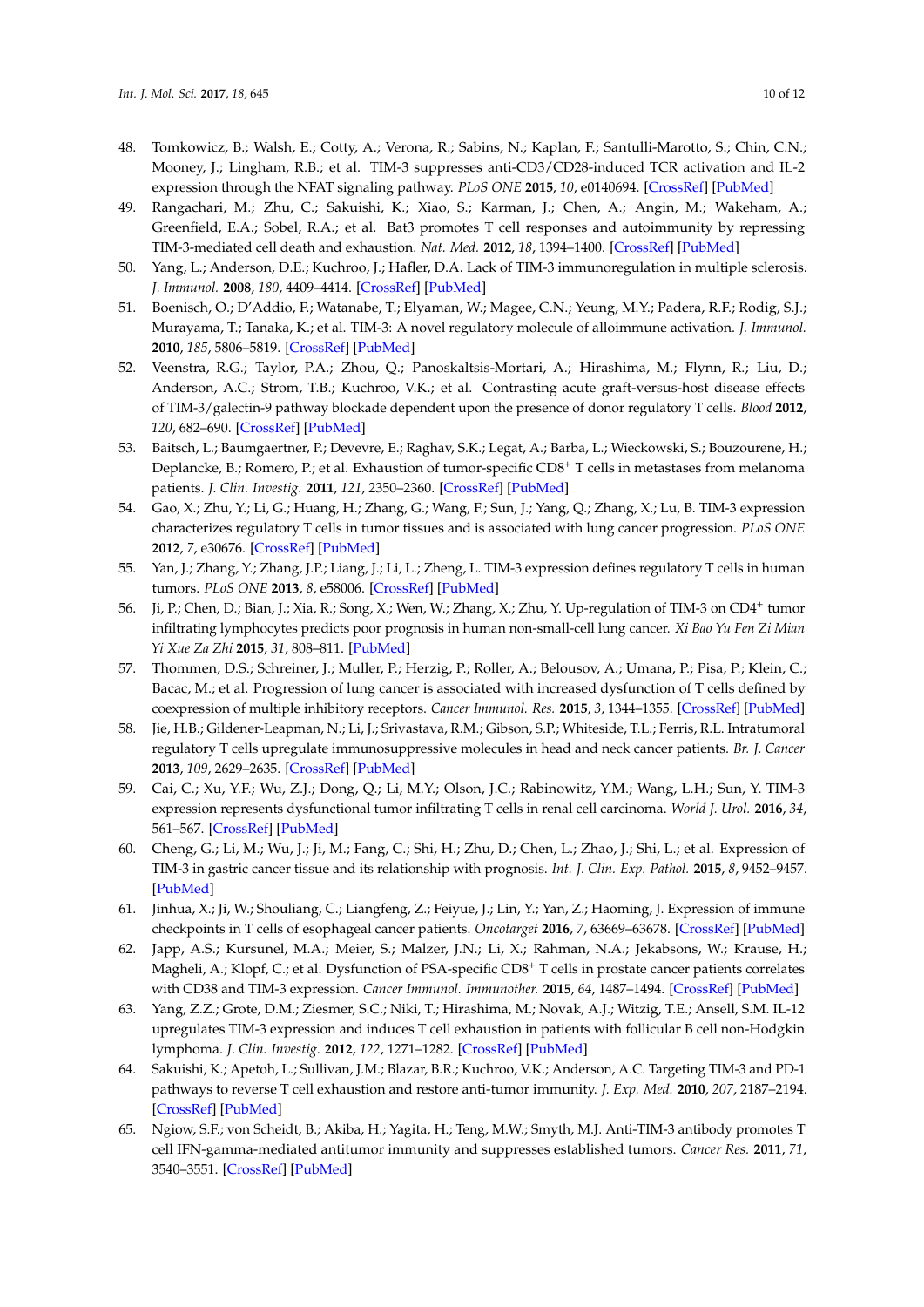- <span id="page-10-0"></span>66. Panduro, M.; Benoist, C.; Mathis, D. Tissue Tregs. *Annu. Rev. Immunol.* **2016**, *34*, 609–633. [\[CrossRef\]](http://dx.doi.org/10.1146/annurev-immunol-032712-095948) [\[PubMed\]](http://www.ncbi.nlm.nih.gov/pubmed/27168246)
- <span id="page-10-1"></span>67. Gupta, S.; Thornley, T.B.; Gao, W.; Larocca, R.; Turka, L.A.; Kuchroo, V.K.; Strom, T.B. Allograft rejection is restrained by short-lived TIM-3+PD-1+Foxp3<sup>+</sup> Tregs. *J. Clin. Investig.* **2012**, *122*, 2395–2404. [\[CrossRef\]](http://dx.doi.org/10.1172/JCI45138) [\[PubMed\]](http://www.ncbi.nlm.nih.gov/pubmed/22684103)
- 68. Schiering, C.; Krausgruber, T.; Chomka, A.; Frohlich, A.; Adelmann, K.; Wohlfert, E.A.; Pott, J.; Griseri, T.; Bollrath, J.; Hegazy, A.N.; et al. The alarmin IL-33 promotes regulatory T cell function in the intestine. *Nature* **2014**, *513*, 564–568. [\[CrossRef\]](http://dx.doi.org/10.1038/nature13577) [\[PubMed\]](http://www.ncbi.nlm.nih.gov/pubmed/25043027)
- 69. Burzyn, D.; Kuswanto, W.; Kolodin, D.; Shadrach, J.L.; Cerletti, M.; Jang, Y.; Sefik, E.; Tan, T.G.; Wagers, A.J.; Benoist, C.; et al. A special population of regulatory T cells potentiates muscle repair. *Cell* **2013**, *155*, 1282–1295. [\[CrossRef\]](http://dx.doi.org/10.1016/j.cell.2013.10.054) [\[PubMed\]](http://www.ncbi.nlm.nih.gov/pubmed/24315098)
- <span id="page-10-2"></span>70. Odegaard, J.I.; Lee, M.W.; Sogawa, Y.; Bertholet, A.M.; Locksley, R.M.; Weinberg, D.E.; Kirichok, Y.; Deo, R.C.; Chawla, A. Perinatal licensing of thermogenesis by IL-33 and ST2. *Cell* **2016**, *166*, 841–854. [\[CrossRef\]](http://dx.doi.org/10.1016/j.cell.2016.06.040) [\[PubMed\]](http://www.ncbi.nlm.nih.gov/pubmed/27453471)
- <span id="page-10-3"></span>71. Ndhlovu, L.C.; Lopez-Verges, S.; Barbour, J.D.; Jones, R.B.; Jha, A.R.; Long, B.R.; Schoeffler, E.C.; Fujita, T.; Nixon, D.F.; Lanier, L.L. TIM-3 marks human natural killer cell maturation and suppresses cell-mediated cytotoxicity. *Blood* **2012**, *119*, 3734–3743. [\[CrossRef\]](http://dx.doi.org/10.1182/blood-2011-11-392951) [\[PubMed\]](http://www.ncbi.nlm.nih.gov/pubmed/22383801)
- <span id="page-10-4"></span>72. Ju, Y.; Hou, N.; Meng, J.; Wang, X.; Zhang, X.; Zhao, D.; Liu, Y.; Zhu, F.; Zhang, L.; Sun, W.; et al. T cell immunoglobulin- and mucin-domain-containing molecule-3 (TIM-3) mediates natural killer cell suppression in chronic hepatitis B. *J. Hepatol.* **2010**, *52*, 322–329. [\[CrossRef\]](http://dx.doi.org/10.1016/j.jhep.2009.12.005) [\[PubMed\]](http://www.ncbi.nlm.nih.gov/pubmed/20133006)
- <span id="page-10-5"></span>73. Hou, H.; Liu, W.; Wu, S.; Lu, Y.; Peng, J.; Zhu, Y.; Wang, F.; Sun, Z. TIM-3 negatively mediates natural killer cell function in LPS-induced endotoxic shock. *PLoS ONE* **2014**, *9*, e110585. [\[CrossRef\]](http://dx.doi.org/10.1371/journal.pone.0110585) [\[PubMed\]](http://www.ncbi.nlm.nih.gov/pubmed/25337993)
- 74. Gallois, A.; Silva, I.; Osman, I.; Bhardwaj, N. Reversal of natural killer cell exhaustion by TIM-3 blockade. *Oncoimmunology* **2014**, *3*, e946365. [\[CrossRef\]](http://dx.doi.org/10.4161/21624011.2014.946365) [\[PubMed\]](http://www.ncbi.nlm.nih.gov/pubmed/25964857)
- 75. Tripathi, S.; Chabtini, L.; Dakle, P.J.; Smith, B.; Akiba, H.; Yagita, H.; Guleria, I. Effect of TIM-3 blockade on the immunophenotype and cytokine profile of murine uterine NK cells. *PLoS ONE* **2015**, *10*, e0123439. [\[CrossRef\]](http://dx.doi.org/10.1371/journal.pone.0123439) [\[PubMed\]](http://www.ncbi.nlm.nih.gov/pubmed/25897749)
- <span id="page-10-6"></span>76. Da Silva, I.P.; Gallois, A.; Jimenez-Baranda, S.; Khan, S.; Anderson, A.C.; Kuchroo, V.K.; Osman, I.; Bhardwaj, N. Reversal of NK cell exhaustion in advanced melanoma by TIM-3 blockade. *Cancer Immunol. Res.* **2014**, *2*, 410–422. [\[CrossRef\]](http://dx.doi.org/10.1158/2326-6066.CIR-13-0171) [\[PubMed\]](http://www.ncbi.nlm.nih.gov/pubmed/24795354)
- <span id="page-10-7"></span>77. Gleason, M.K.; Lenvik, T.R.; McCullar, V.; Felices, M.; O'Brien, M.S.; Cooley, S.A.; Verneris, M.R.; Cichocki, F.; Holman, C.J.; Panoskaltsis-Mortari, A.; et al. TIM-3 is an inducible human natural killer cell receptor that enhances interferon gamma production in response to galectin-9. *Blood* **2012**, *119*, 3064–3072. [\[CrossRef\]](http://dx.doi.org/10.1182/blood-2011-06-360321) [\[PubMed\]](http://www.ncbi.nlm.nih.gov/pubmed/22323453)
- <span id="page-10-8"></span>78. Han, G.; Chen, G.; Shen, B.; Li, Y. TIM-3: An activation marker and activation limiter of innate immune cells. *Front. Immunol.* **2013**, *4*, 449. [\[CrossRef\]](http://dx.doi.org/10.3389/fimmu.2013.00449) [\[PubMed\]](http://www.ncbi.nlm.nih.gov/pubmed/24339828)
- <span id="page-10-9"></span>79. Dai, S.Y.; Nakagawa, R.; Itoh, A.; Murakami, H.; Kashio, Y.; Abe, H.; Katoh, S.; Kontani, K.; Kihara, M.; Zhang, S.L.; et al. Galectin-9 induces maturation of human monocyte-derived dendritic cells. *J. Immunol.* **2005**, *175*, 2974–2981. [\[CrossRef\]](http://dx.doi.org/10.4049/jimmunol.175.5.2974) [\[PubMed\]](http://www.ncbi.nlm.nih.gov/pubmed/16116184)
- <span id="page-10-10"></span>80. Maurya, N.; Gujar, R.; Gupta, M.; Yadav, V.; Verma, S.; Sen, P. Immunoregulation of dendritic cells by the receptor T cell Ig and mucin protein-3 via Bruton's tyrosine kinase and c-Src. *J. Immunol.* **2014**, *193*, 3417–3425. [\[CrossRef\]](http://dx.doi.org/10.4049/jimmunol.1400395) [\[PubMed\]](http://www.ncbi.nlm.nih.gov/pubmed/25172495)
- <span id="page-10-11"></span>81. Chiba, S.; Baghdadi, M.; Akiba, H.; Yoshiyama, H.; Kinoshita, I.; Dosaka-Akita, H.; Fujioka, Y.; Ohba, Y.; Gorman, J.V.; Colgan, J.D.; et al. Tumor-infiltrating DCs suppress nucleic acid-mediated innate immune responses through interactions between the receptor TIM-3 and the alarmin HMGB1. *Nat. Immunol.* **2012**, *13*, 832–842. [\[CrossRef\]](http://dx.doi.org/10.1038/ni.2376) [\[PubMed\]](http://www.ncbi.nlm.nih.gov/pubmed/22842346)
- <span id="page-10-12"></span>82. Yang, X.; Jiang, X.; Chen, G.; Xiao, Y.; Geng, S.; Kang, C.; Zhou, T.; Li, Y.; Guo, X.; Xiao, H.; et al. T cell Ig mucin-3 promotes homeostasis of sepsis by negatively regulating the TLR response. *J. Immunol.* **2013**, *190*, 2068–2079. [\[CrossRef\]](http://dx.doi.org/10.4049/jimmunol.1202661) [\[PubMed\]](http://www.ncbi.nlm.nih.gov/pubmed/23365080)
- <span id="page-10-13"></span>83. Zhang, Y.; Ma, C.J.; Wang, J.M.; Ji, X.J.; Wu, X.Y.; Moorman, J.P.; Yao, Z.Q. TIM-3 regulates pro- and anti-inflammatory cytokine expression in human CD14<sup>+</sup> monocytes. *J. Leukoc. Biol.* **2012**, *91*, 189–196. [\[CrossRef\]](http://dx.doi.org/10.1189/jlb.1010591) [\[PubMed\]](http://www.ncbi.nlm.nih.gov/pubmed/21844165)